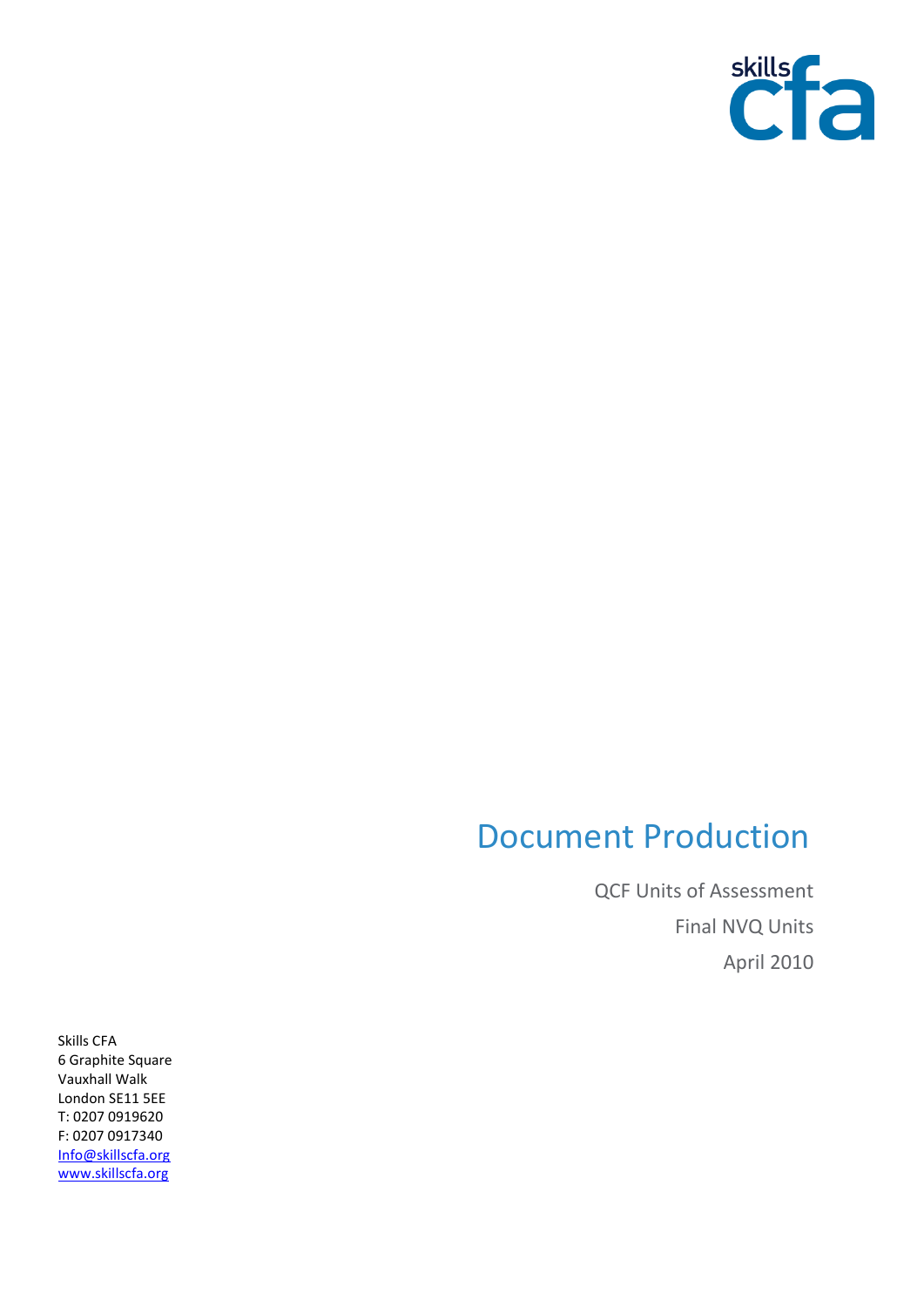

## **Contents**

| No.  | <b>Title</b>                                           | Page No. |
|------|--------------------------------------------------------|----------|
| Q110 | Prepare text from notes using touch typing (20 wpm)    | 1        |
| Q214 | Prepare text from notes using touch typing (40 wpm)    | 4        |
| Q213 | Prepare text from notes                                | 7        |
| Q212 | Produce documents in a business environment            | 10       |
| Q216 | Prepare text from recorded audio instruction (40 wpm   | 15       |
| Q215 | Prepare text from shorthand (60 wpm)                   | 16       |
| Q312 | Design and produce documents in a business environment | 19       |
| Q313 | Prepare text from notes using touch typing (60 wpm)    | 22       |
| Q315 | Prepare text from recorded audio instruction (60 wpm)  | 25       |
| Q314 | Prepare text from shorthand (80 wpm)                   | 28       |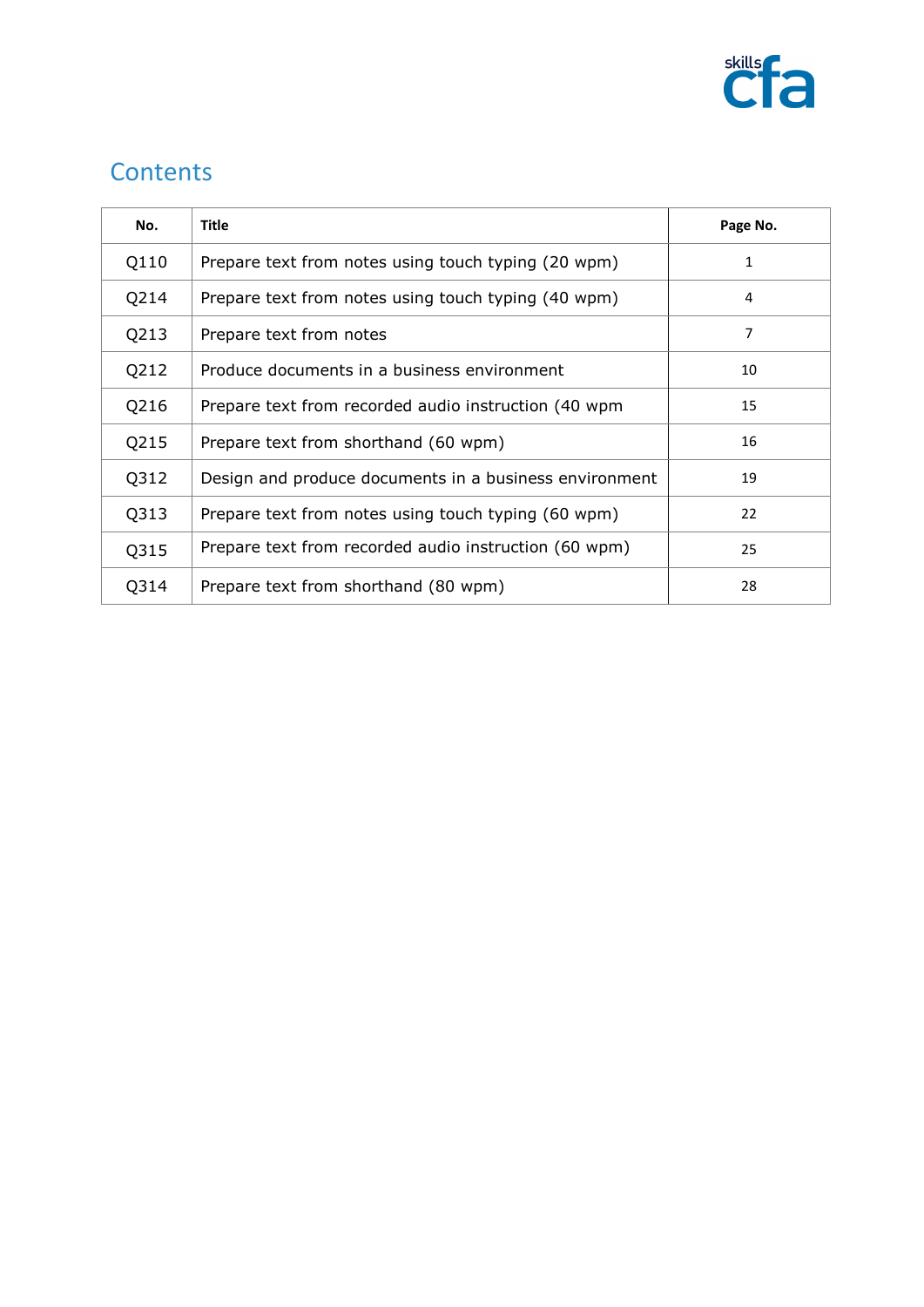

| <b>Title</b>                                                                                                | Prepare text from notes using touch typing (20 wpm) |                                                                                                                                                                                                                                                                                                                                                                                                                                                                                                                                                                                                                                                                       |
|-------------------------------------------------------------------------------------------------------------|-----------------------------------------------------|-----------------------------------------------------------------------------------------------------------------------------------------------------------------------------------------------------------------------------------------------------------------------------------------------------------------------------------------------------------------------------------------------------------------------------------------------------------------------------------------------------------------------------------------------------------------------------------------------------------------------------------------------------------------------|
| <b>Skills CFA Unit</b><br>No.                                                                               | Q110                                                |                                                                                                                                                                                                                                                                                                                                                                                                                                                                                                                                                                                                                                                                       |
| <b>WBA Unit No.</b>                                                                                         | D/601/2458                                          |                                                                                                                                                                                                                                                                                                                                                                                                                                                                                                                                                                                                                                                                       |
| <b>Level</b>                                                                                                | $\mathbf{1}$                                        |                                                                                                                                                                                                                                                                                                                                                                                                                                                                                                                                                                                                                                                                       |
| <b>Credit Value</b>                                                                                         | 2                                                   |                                                                                                                                                                                                                                                                                                                                                                                                                                                                                                                                                                                                                                                                       |
| <b>GLH</b>                                                                                                  | 15                                                  |                                                                                                                                                                                                                                                                                                                                                                                                                                                                                                                                                                                                                                                                       |
| <b>Learning Outcomes</b>                                                                                    |                                                     | <b>Assessment Criteria</b>                                                                                                                                                                                                                                                                                                                                                                                                                                                                                                                                                                                                                                            |
| The learner will                                                                                            |                                                     | The learner can                                                                                                                                                                                                                                                                                                                                                                                                                                                                                                                                                                                                                                                       |
| 1. Understand how to prepare text<br>from notes using touch typing                                          |                                                     | 1.1 Describe different types of<br>documents that may be<br>produced from notes and the<br>formats to be followed<br>1.2 Describe different forms in<br>which texts may be presented<br>1.3 Explain the difference between<br>producing text from own notes<br>and producing text from others'<br>notes                                                                                                                                                                                                                                                                                                                                                               |
| 2. Understand the purpose and<br>value of following procedures<br>when preparing text using touch<br>typing |                                                     | 2.1 Explain the value and benefits<br>of agreeing the purpose, format<br>and deadline for delivering text<br>2.2 Explain the value of accuracy -<br>including spelling, grammar and<br>punctuation - when preparing<br>text typed from notes<br>2.3 Describe ways of checking<br>finished documents for accuracy<br>and correctness, and the<br>purpose of doing so<br>2.4 Explain the purpose of storing<br>text and original notes safely<br>and securely, and ways of doing<br><b>SO</b><br>2.5 Explain the purpose of<br>confidentiality and data<br>protection when preparing text<br>from notes<br>2.6 Explain the purpose and<br>benefits of meeting deadlines |
| 3. Be able to prepare for tasks                                                                             |                                                     | 3.1 Agree the purpose, format and<br>deadlines for texts                                                                                                                                                                                                                                                                                                                                                                                                                                                                                                                                                                                                              |
| 4. Be able to produce texts using<br>touch typing                                                           |                                                     | 4.1 Input texts using touch typing<br>at a minimum speed of 20                                                                                                                                                                                                                                                                                                                                                                                                                                                                                                                                                                                                        |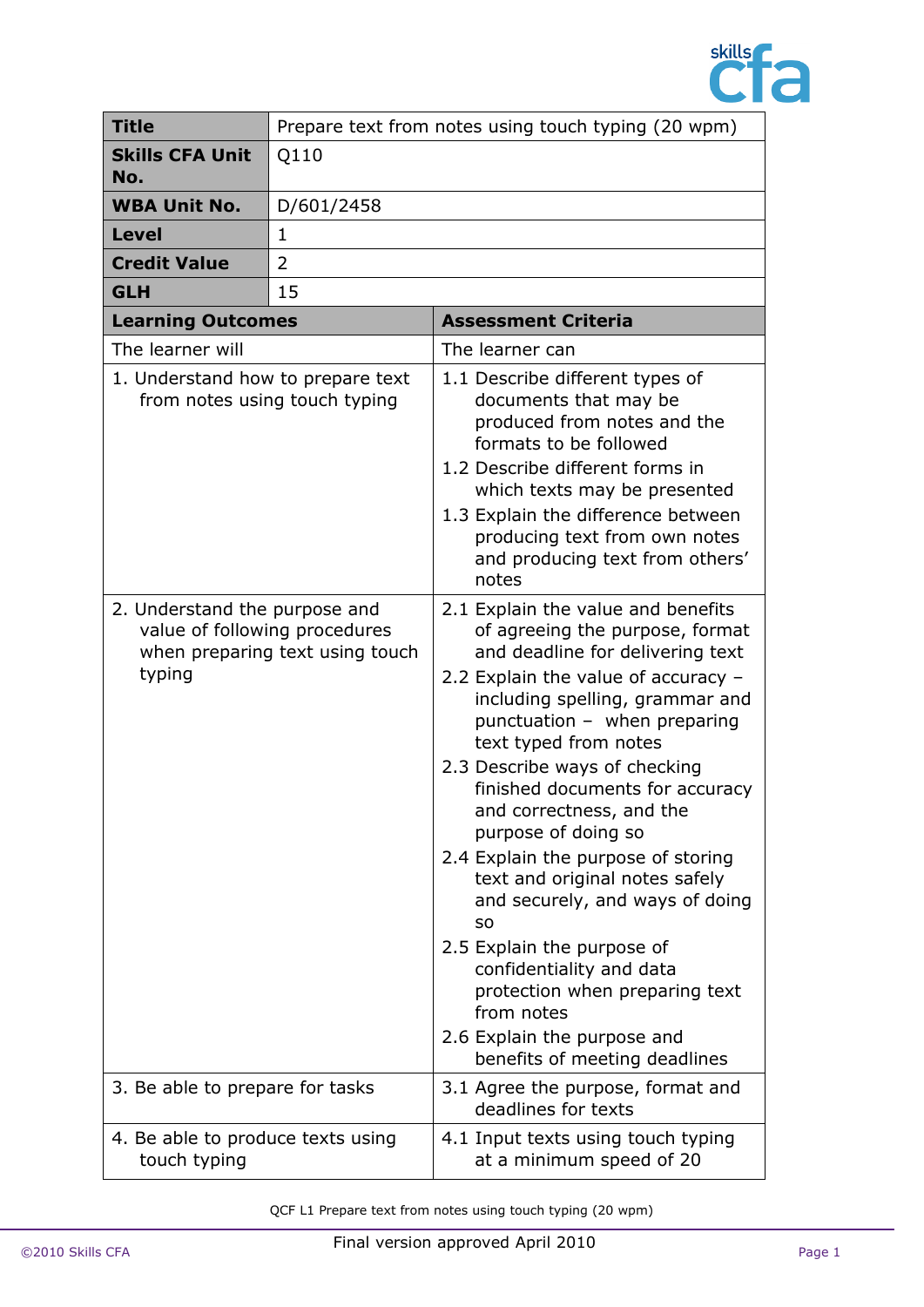

| words per minute                                                                                 |
|--------------------------------------------------------------------------------------------------|
| 4.2 Format texts to agreed style<br>and layout making efficient use<br>of available technology   |
| 4.3 Clarify text requirements when<br>necessary                                                  |
| 4.4 Read and check texts for                                                                     |
| accuracy                                                                                         |
| 4.5 Edit and correct texts, as<br>required                                                       |
| 4.6 Store texts and original notes<br>safely and securely following<br>organisational procedures |
| 4.7 Present texts to the required<br>format and within agreed<br>deadlines                       |

| <b>Additional Information about the unit</b>                                                                                                                        |                                                                                                                             |  |
|---------------------------------------------------------------------------------------------------------------------------------------------------------------------|-----------------------------------------------------------------------------------------------------------------------------|--|
| Unit purpose and $aim(s)$                                                                                                                                           | This unit is about preparing<br>different types of text using touch<br>typing at a minimum speed of 20<br>words per minute. |  |
| Unit expiry date                                                                                                                                                    | 31 December 2013                                                                                                            |  |
| Details of the relationship between<br>the unit and relevant national<br>occupational standards or other<br>professional standards or curricula<br>(if appropriate) | <b>Skills CFA</b>                                                                                                           |  |
| Assessment requirements or<br>quidance specified by a sector or<br>regulatory body (if appropriate)                                                                 | <b>Assessment Strategy</b>                                                                                                  |  |
| Support for the unit from an SSC or<br>other appropriate body (if required)                                                                                         | <b>Skills CFA</b>                                                                                                           |  |
| Location of the unit within the<br>subject/sector classification system                                                                                             | 15. Business, Administration and<br>Law<br>15.2 Administration                                                              |  |
| Name of the organisation<br>submitting the unit                                                                                                                     | <b>Skills CFA</b>                                                                                                           |  |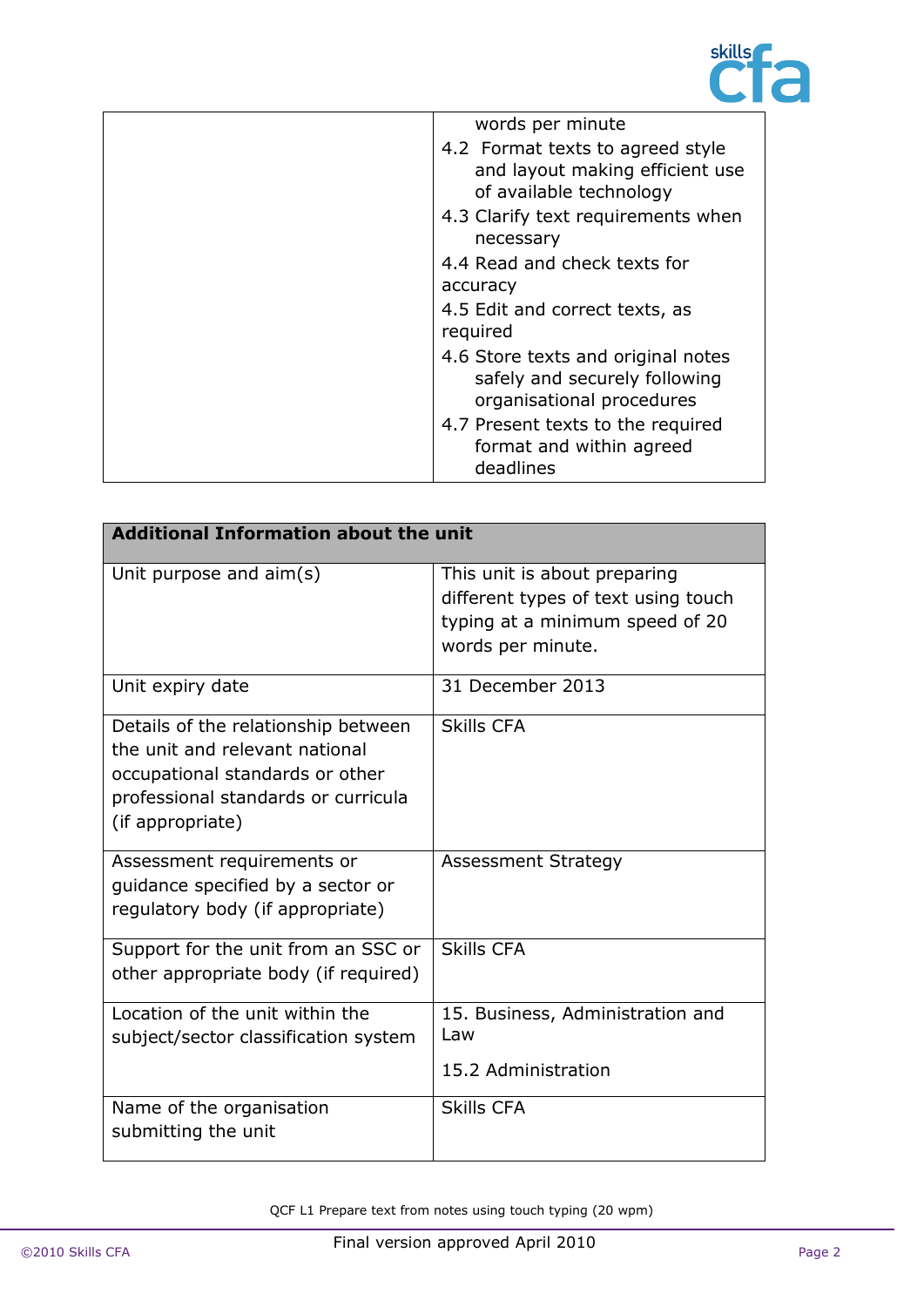

| Availability for use       | Shared        |
|----------------------------|---------------|
| Unit available from        | 1 August 2010 |
| Unit quided learning hours | 15            |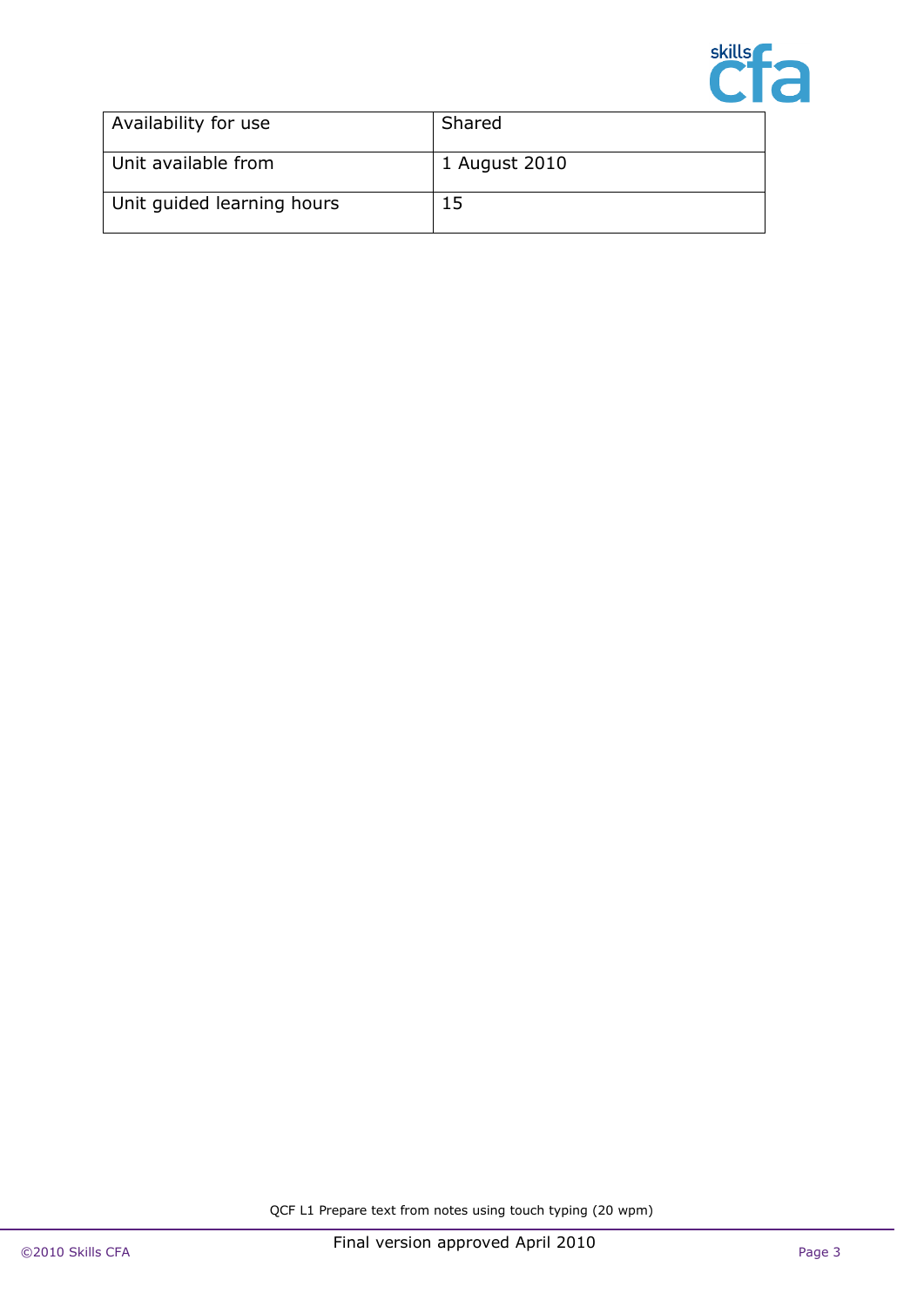

| <b>Title</b>                                                                                                      | Prepare text from notes using touch typing (40 wpm) |                                                                                                                                                                                                                                                                                                                                                                                                                                                                                                                                                                                                                    |  |
|-------------------------------------------------------------------------------------------------------------------|-----------------------------------------------------|--------------------------------------------------------------------------------------------------------------------------------------------------------------------------------------------------------------------------------------------------------------------------------------------------------------------------------------------------------------------------------------------------------------------------------------------------------------------------------------------------------------------------------------------------------------------------------------------------------------------|--|
| <b>Skills CFA Unit</b><br>No.                                                                                     | Q214                                                |                                                                                                                                                                                                                                                                                                                                                                                                                                                                                                                                                                                                                    |  |
| <b>WBA Unit No.</b>                                                                                               | F/601/2484                                          |                                                                                                                                                                                                                                                                                                                                                                                                                                                                                                                                                                                                                    |  |
| <b>Level</b>                                                                                                      | $\overline{2}$                                      |                                                                                                                                                                                                                                                                                                                                                                                                                                                                                                                                                                                                                    |  |
| <b>Credit Value</b>                                                                                               | 3                                                   |                                                                                                                                                                                                                                                                                                                                                                                                                                                                                                                                                                                                                    |  |
| <b>GLH</b>                                                                                                        | 15                                                  |                                                                                                                                                                                                                                                                                                                                                                                                                                                                                                                                                                                                                    |  |
| <b>Learning Outcomes</b>                                                                                          |                                                     | <b>Assessment Criteria</b>                                                                                                                                                                                                                                                                                                                                                                                                                                                                                                                                                                                         |  |
| The learner will                                                                                                  |                                                     | The learner can                                                                                                                                                                                                                                                                                                                                                                                                                                                                                                                                                                                                    |  |
| 1. Understand the task of<br>preparing text from notes using<br>touch typing                                      |                                                     | 1.1 Describe different types of<br>documents that may be<br>produced from notes and the<br>formats to be followed<br>1.2 Describe different forms in<br>which texts may be presented<br>1.3 Explain the difference between<br>producing text from own notes<br>and producing text from others'<br>notes                                                                                                                                                                                                                                                                                                            |  |
| Understand the purpose and<br>2.<br>benefits of following procedures<br>when preparing text using touch<br>typing |                                                     | 2.1 Explain the value and benefits<br>of agreeing the purpose, format<br>and deadline for delivering text<br>2.2 Explain the purpose of accuracy<br>- including spelling, grammar<br>and punctuation -when<br>preparing text typed from notes<br>2.3 Describe ways of checking<br>finished documents for accuracy<br>and correctness<br>2.4 Explain the purpose of storing<br>text and original notes safely<br>and securely, and ways of doing<br>SO<br>2.5 Explain the purpose of<br>confidentiality and data<br>protection when preparing text<br>from notes<br>2.6 Explain the purpose of meeting<br>deadlines |  |
| 3. Be able to prepare for tasks                                                                                   |                                                     | 3.1 Agree the purpose, format and<br>deadlines for texts                                                                                                                                                                                                                                                                                                                                                                                                                                                                                                                                                           |  |
| 4. Be able to produce texts using<br>touch typing                                                                 |                                                     | 4.1 Input texts using touch typing<br>to a minimum speed of 40<br>words per minute                                                                                                                                                                                                                                                                                                                                                                                                                                                                                                                                 |  |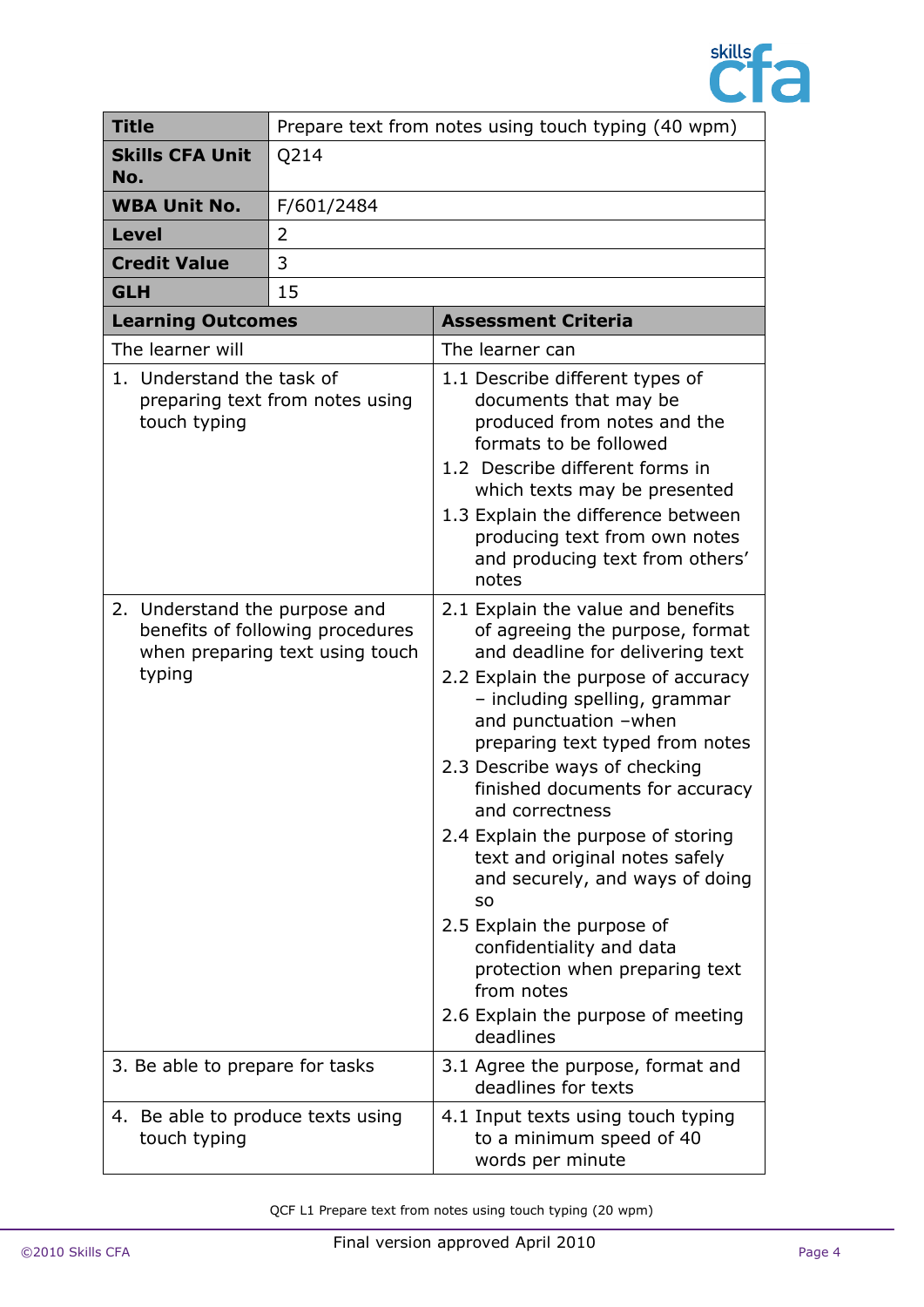

| 4.2 Format texts to agreed style<br>and layout making efficient use<br>of available technology   |
|--------------------------------------------------------------------------------------------------|
| 4.3 Clarify text requirements when<br>necessary                                                  |
| 4.4 Read and check texts for<br>accuracy                                                         |
| 4.5 Edit and correct texts, as<br>required                                                       |
| 4.6 Store texts and original notes<br>safely and securely following<br>organisational procedures |
| 4.7 Present texts to the required<br>format, within the agreed<br>deadlines                      |

| <b>Additional Information about the unit</b>                                                                                                                        |                                                                                                                             |  |
|---------------------------------------------------------------------------------------------------------------------------------------------------------------------|-----------------------------------------------------------------------------------------------------------------------------|--|
| Unit purpose and $\text{aim}(s)$                                                                                                                                    | This unit is about preparing<br>different types of text using touch<br>typing at a minimum speed of 40<br>words per minute. |  |
| Unit expiry date                                                                                                                                                    | 31 December 2013                                                                                                            |  |
| Details of the relationship between<br>the unit and relevant national<br>occupational standards or other<br>professional standards or curricula<br>(if appropriate) | <b>Skills CFA</b>                                                                                                           |  |
| Assessment requirements or<br>quidance specified by a sector or<br>regulatory body (if appropriate)                                                                 | <b>Assessment Strategy</b>                                                                                                  |  |
| Support for the unit from an SSC or<br>other appropriate body (if required)                                                                                         | <b>Skills CFA</b>                                                                                                           |  |
| Location of the unit within the<br>subject/sector classification system                                                                                             | 15. Business, Administration and<br>Law<br>15.2 Administration                                                              |  |
| Name of the organisation<br>submitting the unit                                                                                                                     | <b>Skills CFA</b>                                                                                                           |  |
| Availability for use                                                                                                                                                | Shared                                                                                                                      |  |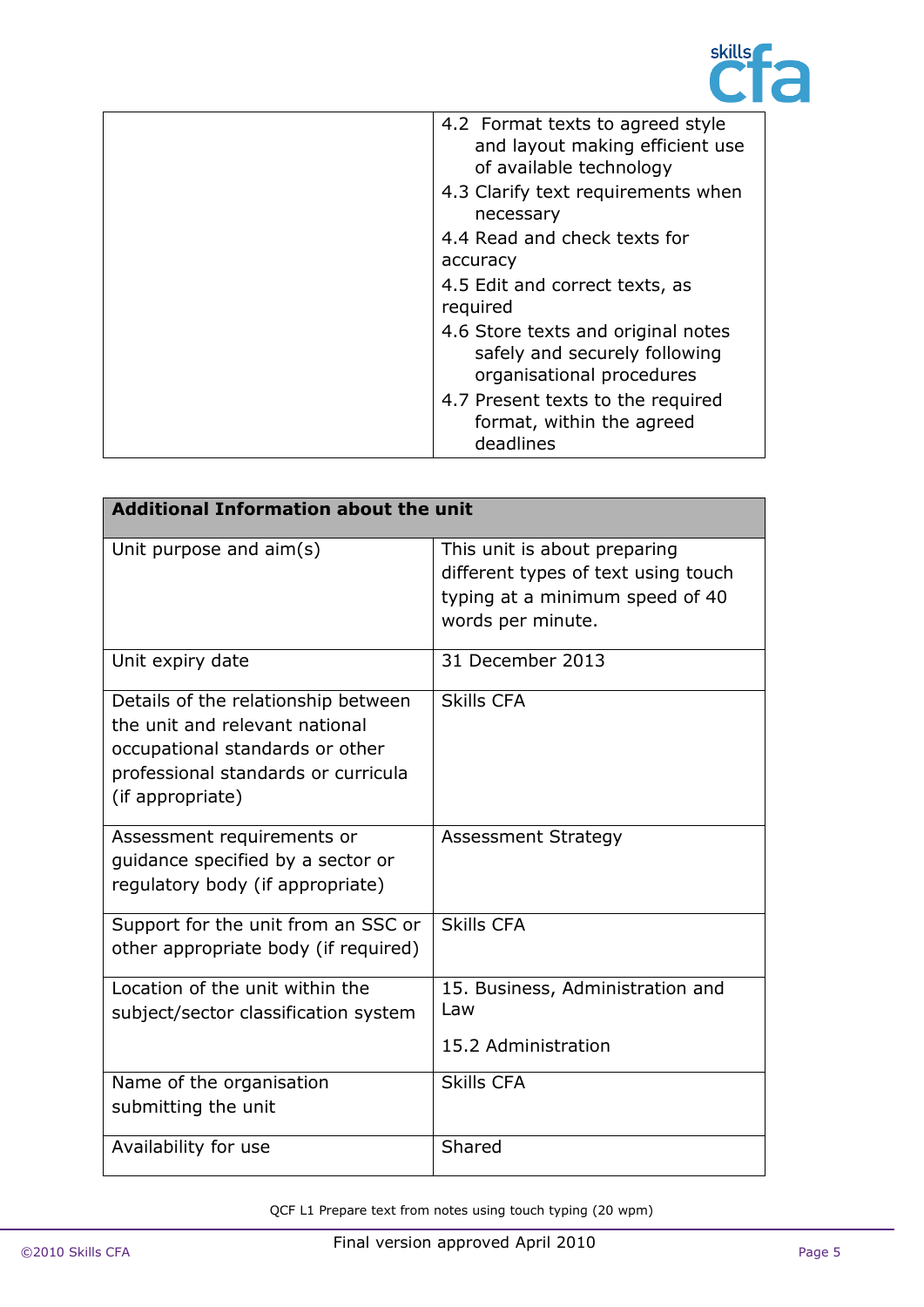

| Unit available from        | 1 August 2010 |
|----------------------------|---------------|
| Unit guided learning hours | 15            |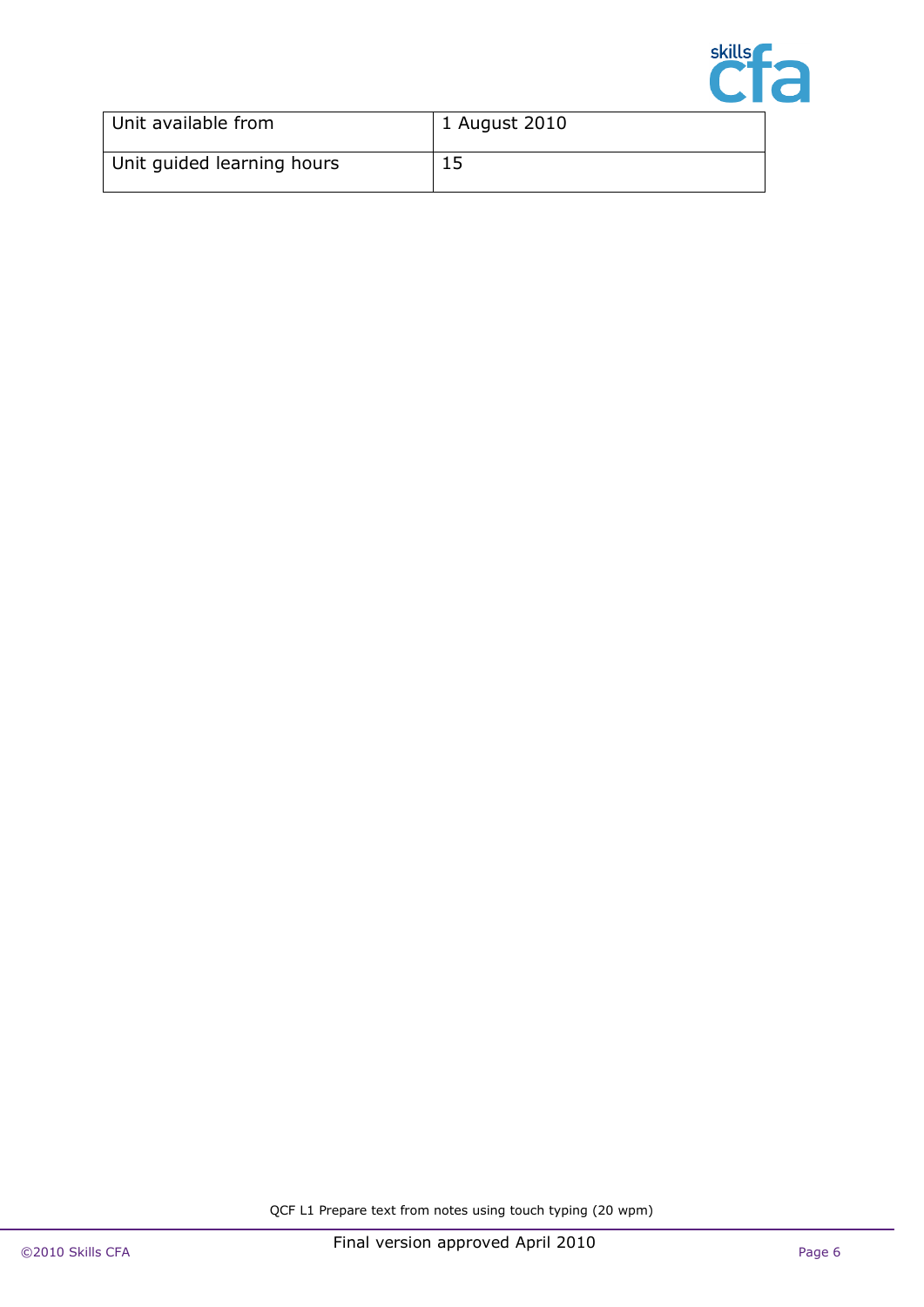

| <b>Title</b>                                                                                        | Prepare text from notes             |                                                                                                                                                                                                                                                                                                                                                                                                                                                                                                                                                                                                                                                     |
|-----------------------------------------------------------------------------------------------------|-------------------------------------|-----------------------------------------------------------------------------------------------------------------------------------------------------------------------------------------------------------------------------------------------------------------------------------------------------------------------------------------------------------------------------------------------------------------------------------------------------------------------------------------------------------------------------------------------------------------------------------------------------------------------------------------------------|
| <b>Skills CFA Unit</b><br>No.                                                                       | Q213                                |                                                                                                                                                                                                                                                                                                                                                                                                                                                                                                                                                                                                                                                     |
| <b>WBA Unit No.</b>                                                                                 | A/601/2483                          |                                                                                                                                                                                                                                                                                                                                                                                                                                                                                                                                                                                                                                                     |
| <b>Level</b>                                                                                        | 2                                   |                                                                                                                                                                                                                                                                                                                                                                                                                                                                                                                                                                                                                                                     |
| <b>Credit Value</b>                                                                                 | 3                                   |                                                                                                                                                                                                                                                                                                                                                                                                                                                                                                                                                                                                                                                     |
| <b>GLH</b>                                                                                          | 15                                  |                                                                                                                                                                                                                                                                                                                                                                                                                                                                                                                                                                                                                                                     |
| <b>Learning Outcomes</b>                                                                            |                                     | <b>Assessment Criteria</b>                                                                                                                                                                                                                                                                                                                                                                                                                                                                                                                                                                                                                          |
| The learner will                                                                                    |                                     | The learner can                                                                                                                                                                                                                                                                                                                                                                                                                                                                                                                                                                                                                                     |
| 1. Understand preparing text from<br>notes                                                          |                                     | 1.1 Describe different types of<br>documents that may be<br>produced from notes and the<br>formats to be followed<br>1.2 Explain the difference between<br>producing text from own notes<br>and producing text from others'<br>notes                                                                                                                                                                                                                                                                                                                                                                                                                |
| 2. Understand the purpose and<br>benefits of following procedures<br>when preparing text from notes |                                     | 2.1 Explain the benefits of agreeing<br>the purpose, format and<br>deadline for preparing text from<br>notes<br>2.2 Explain the purpose of accuracy<br>- including spelling, grammar<br>and punctuation $-$ when<br>preparing text from notes<br>2.3 Describe ways of checking<br>finished documents for accuracy<br>and correctness, and the<br>purpose of doing so<br>2.4 Explain the purpose of storing<br>text and notes safely and<br>securely, and ways of doing so<br>2.5 Explain the purpose of<br>confidentiality and data<br>protection when preparing text<br>from notes<br>2.6 Explain the purpose and<br>benefits of meeting deadlines |
| notes                                                                                               | 3. Be able to prepare for text from | 3.1 Agree the purpose, format and<br>deadlines for texts                                                                                                                                                                                                                                                                                                                                                                                                                                                                                                                                                                                            |
| 4. Be able to prepare text from<br>notes                                                            |                                     | 4.1 Input text using keyboard skills<br>4.2 Format text to agreed style and<br>layout, making efficient use of<br>available technology                                                                                                                                                                                                                                                                                                                                                                                                                                                                                                              |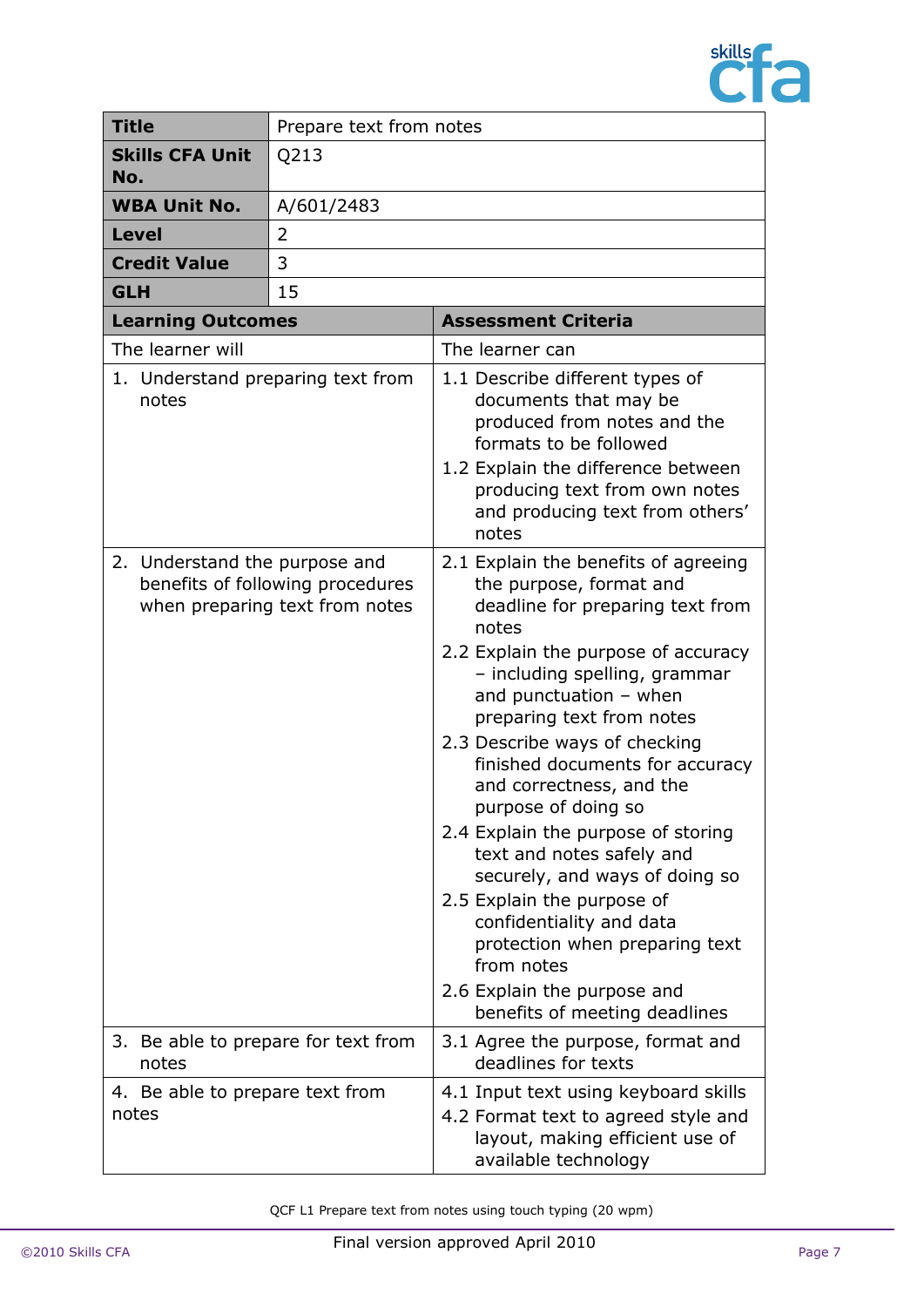

| 4.3 Clarify text requirements when<br>necessary                                                  |
|--------------------------------------------------------------------------------------------------|
| 4.4 Read and check texts for<br>accuracy                                                         |
| 4.5 Edit and correct texts, as<br>required                                                       |
| 4.6 Store texts and original notes<br>safely and securely following<br>organisational procedures |
| 4.7 Produce texts to the required<br>format and within agreed<br>deadlines                       |

| <b>Additional Information about the unit</b>                                                                                                                        |                                                                                                                                           |  |
|---------------------------------------------------------------------------------------------------------------------------------------------------------------------|-------------------------------------------------------------------------------------------------------------------------------------------|--|
| Unit purpose and aim(s)                                                                                                                                             | This unit is about preparing<br>different types of text from own<br>notes and notes written by other<br>people to meet agreed timescales. |  |
| Unit expiry date                                                                                                                                                    | 31 December 2013                                                                                                                          |  |
| Details of the relationship between<br>the unit and relevant national<br>occupational standards or other<br>professional standards or curricula<br>(if appropriate) | <b>Skills CFA</b>                                                                                                                         |  |
| Assessment requirements or<br>quidance specified by a sector or<br>regulatory body (if appropriate)                                                                 | <b>Assessment Strategy</b>                                                                                                                |  |
| Support for the unit from an SSC or<br>other appropriate body (if required)                                                                                         | <b>Skills CFA</b>                                                                                                                         |  |
| Location of the unit within the<br>subject/sector classification system                                                                                             | 15. Business, Administration and<br>Law<br>15.2 Administration                                                                            |  |
| Name of the organisation<br>submitting the unit                                                                                                                     | <b>Skills CFA</b>                                                                                                                         |  |
| Availability for use                                                                                                                                                | Shared                                                                                                                                    |  |
| Unit available from                                                                                                                                                 | 1 August 2010                                                                                                                             |  |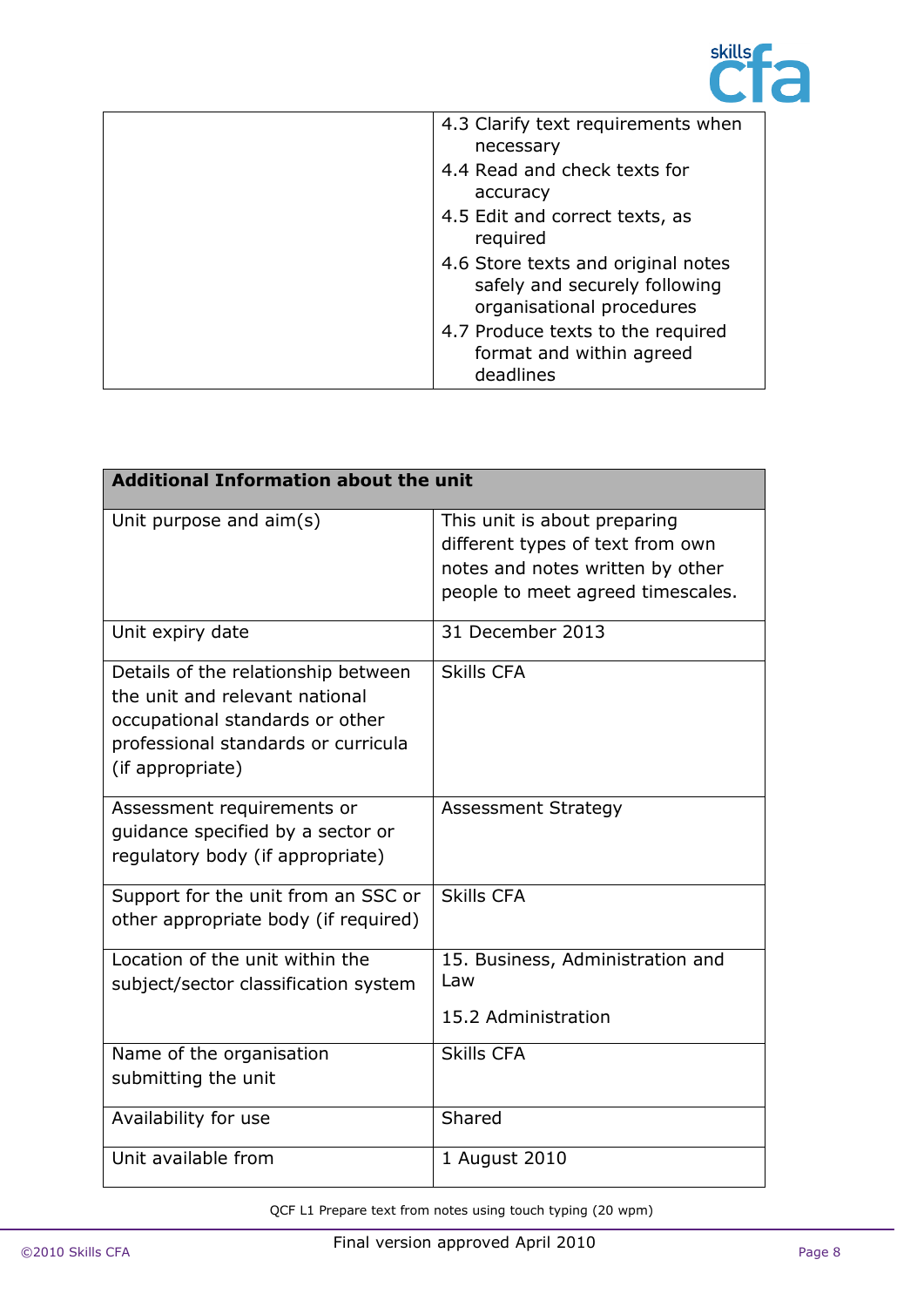

| Unit guided learning hours |  |
|----------------------------|--|
|                            |  |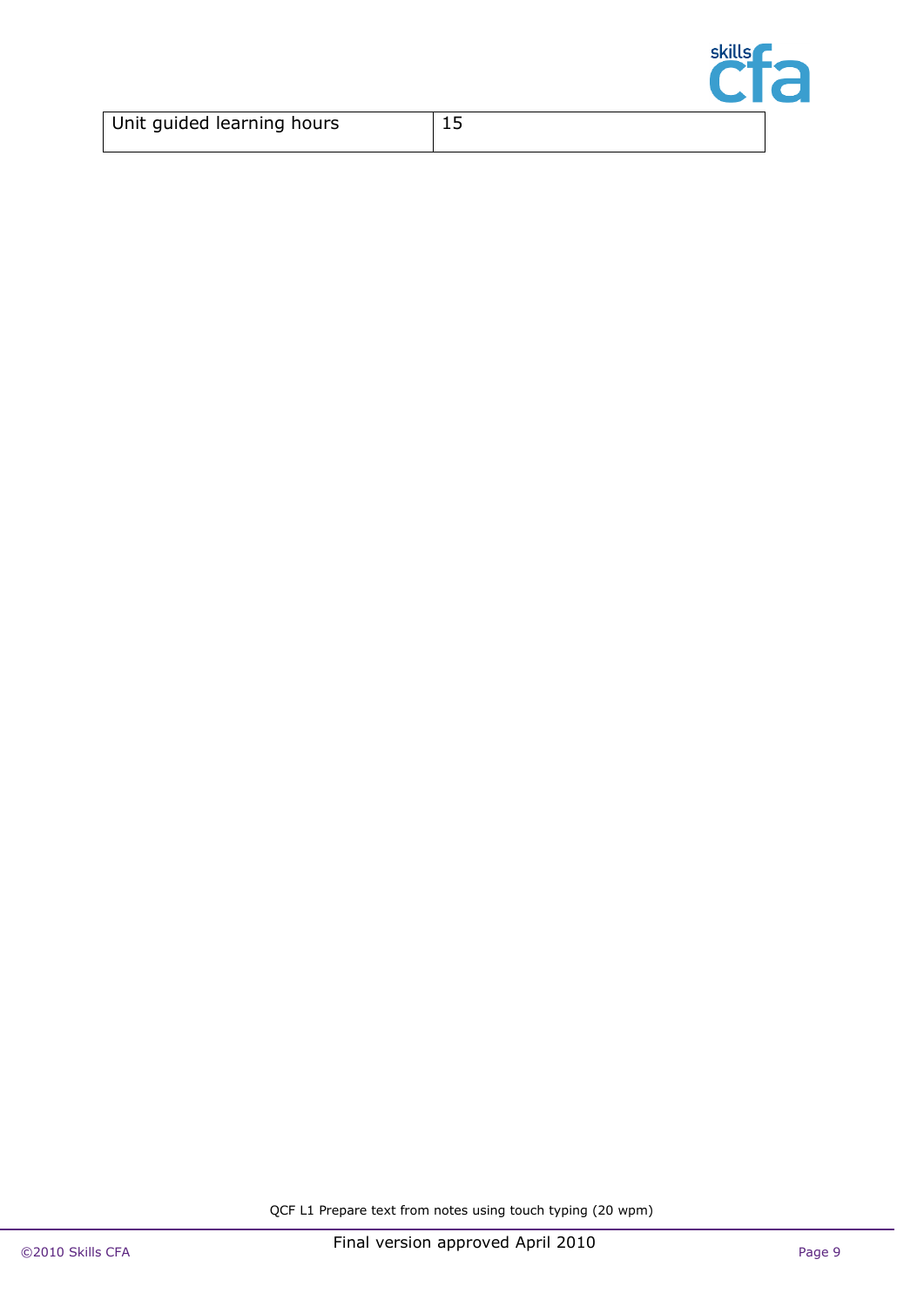

| <b>Title</b>                                                                                                    | Produce documents in a business environment |                                                                                                                                                                                                                                                                                                                                                                                                                                                                                             |
|-----------------------------------------------------------------------------------------------------------------|---------------------------------------------|---------------------------------------------------------------------------------------------------------------------------------------------------------------------------------------------------------------------------------------------------------------------------------------------------------------------------------------------------------------------------------------------------------------------------------------------------------------------------------------------|
| <b>Skills CFA Unit</b><br>No.                                                                                   | Q212                                        |                                                                                                                                                                                                                                                                                                                                                                                                                                                                                             |
| <b>WBA Unit No.</b>                                                                                             | T/601/2482                                  |                                                                                                                                                                                                                                                                                                                                                                                                                                                                                             |
| <b>Level</b>                                                                                                    | 2                                           |                                                                                                                                                                                                                                                                                                                                                                                                                                                                                             |
| <b>Credit Value</b>                                                                                             | 4                                           |                                                                                                                                                                                                                                                                                                                                                                                                                                                                                             |
| <b>GLH</b>                                                                                                      | 15                                          |                                                                                                                                                                                                                                                                                                                                                                                                                                                                                             |
| <b>Learning Outcomes</b>                                                                                        |                                             | <b>Assessment Criteria</b>                                                                                                                                                                                                                                                                                                                                                                                                                                                                  |
| The learner will                                                                                                |                                             | The learner can                                                                                                                                                                                                                                                                                                                                                                                                                                                                             |
| 1. Understand the purpose of<br>producing high quality and<br>attractive documents in a<br>business environment |                                             | 1.1 Outline different types of<br>documents that may be<br>produced and the different<br>styles that could be used<br>1.2 Describe different formats in<br>which text may be presented<br>1.3 Explain the purpose and<br>benefits of producing high<br>quality and attractive<br>documents                                                                                                                                                                                                  |
| 2. Know the resources and<br>use them when producing<br>documents in a business<br>environment                  | technology available and how to             | 2.1 Describe the types of resources<br>available for producing high<br>quality and attractive<br>documents<br>2.2 Outline ways of using different<br>resources to produce documents<br>2.3 Describe different types of<br>technology available for<br>inputting, formatting and editing<br>text, and their main features                                                                                                                                                                    |
| 3. Understand the purpose of<br>following procedures when<br>producing documents in a<br>business environment   |                                             | 3.1 Explain the benefits of agreeing<br>the purpose, content, style, and<br>deadlines for producing<br>documents<br>3.2 Outline different ways of<br>organising content needed for<br>documents<br>3.3 Outline ways of integrating and<br>laying out text and non-text<br>3.4 Describe ways of checking<br>finished documents for accuracy<br>- including spelling, grammar<br>and punctuation $-$ and<br>correctness, and the purpose of<br>doing so<br>3.5 Explain the purpose of storing |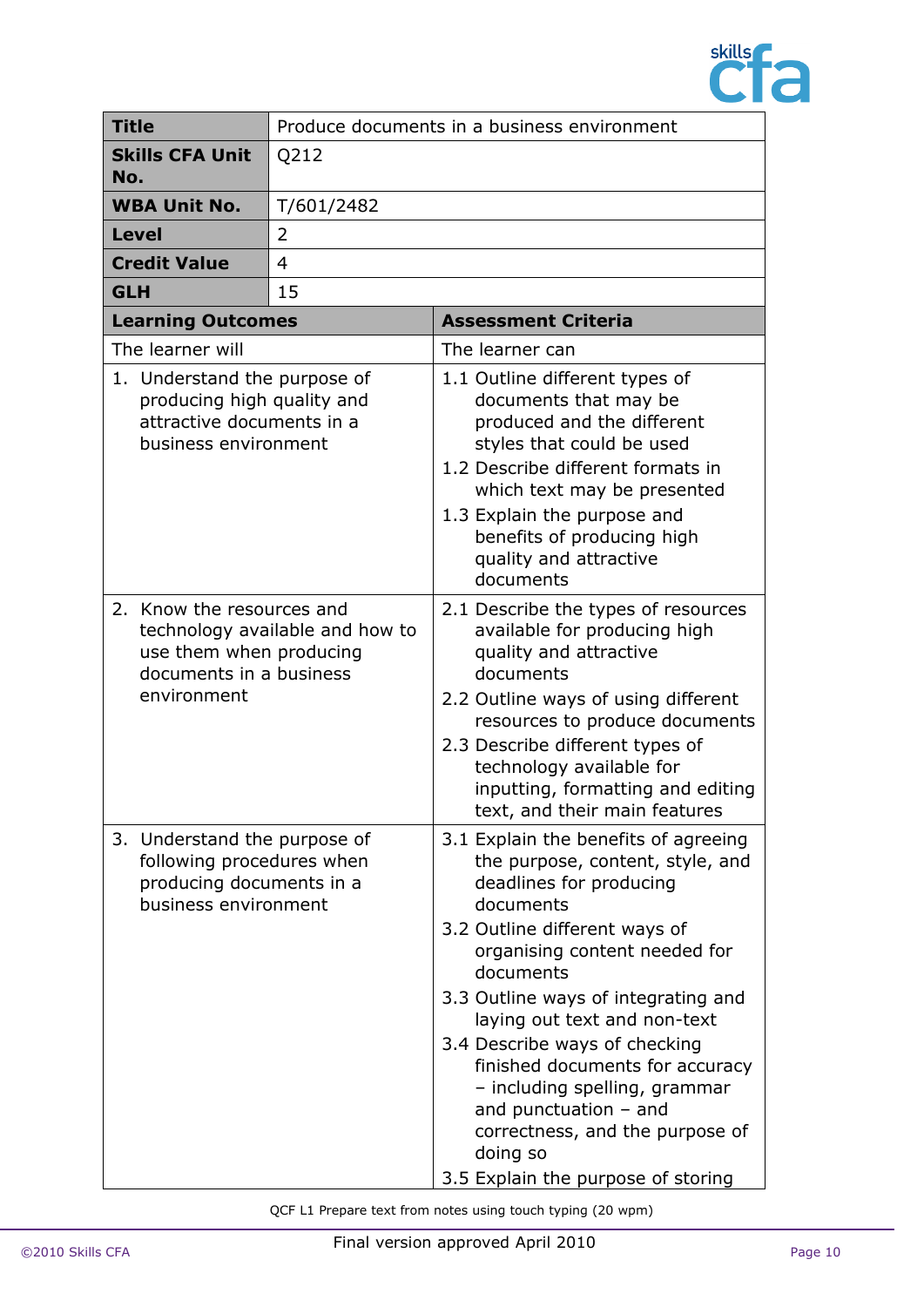

|                                                             | documents safely and securely,<br>and ways of doing so<br>3.6 Explain the purpose of<br>confidentiality and data<br>protection when preparing<br>documents<br>3.7 Explain the purpose and<br>benefits of meeting deadlines                                                                                                                                                                                                                                                                                                                                                                                          |
|-------------------------------------------------------------|---------------------------------------------------------------------------------------------------------------------------------------------------------------------------------------------------------------------------------------------------------------------------------------------------------------------------------------------------------------------------------------------------------------------------------------------------------------------------------------------------------------------------------------------------------------------------------------------------------------------|
| 4. Be able to prepare for tasks                             | 4.1 Confirm the purpose, content,<br>style and deadlines for<br>documents                                                                                                                                                                                                                                                                                                                                                                                                                                                                                                                                           |
| 5. Be able to produce documents<br>to agreed specifications | 5.1 Prepare resources needed to<br>produce documents<br>5.2 Organise the content required<br>to produce documents<br>5.3 Make use of technology, as<br>required<br>5.4 Format and produce documents<br>to an agreed style<br>5.5 Integrate non-text objects into<br>an agreed layout, if required<br>5.6 Check texts for accuracy<br>5.7 Edit and correct texts, as<br>required<br>5.8 Clarify document requirements,<br>when necessary<br>5.9 Store documents safely and<br>securely following organisational<br>procedures<br>5.10 Present documents to the<br>required format and within the<br>agreed deadlines |

| <b>Additional Information about the unit</b>                                                                                                    |                                                                                                                                          |  |
|-------------------------------------------------------------------------------------------------------------------------------------------------|------------------------------------------------------------------------------------------------------------------------------------------|--|
| Unit purpose and aim(s)                                                                                                                         | This unit is about preparing high<br>quality and attractive documents to<br>agreed layouts, formats, styles to<br>meet agreed deadlines. |  |
| Unit expiry date                                                                                                                                | 31 December 2013                                                                                                                         |  |
| Details of the relationship between<br>the unit and relevant national<br>occupational standards or other<br>professional standards or curricula | <b>Skills CFA</b>                                                                                                                        |  |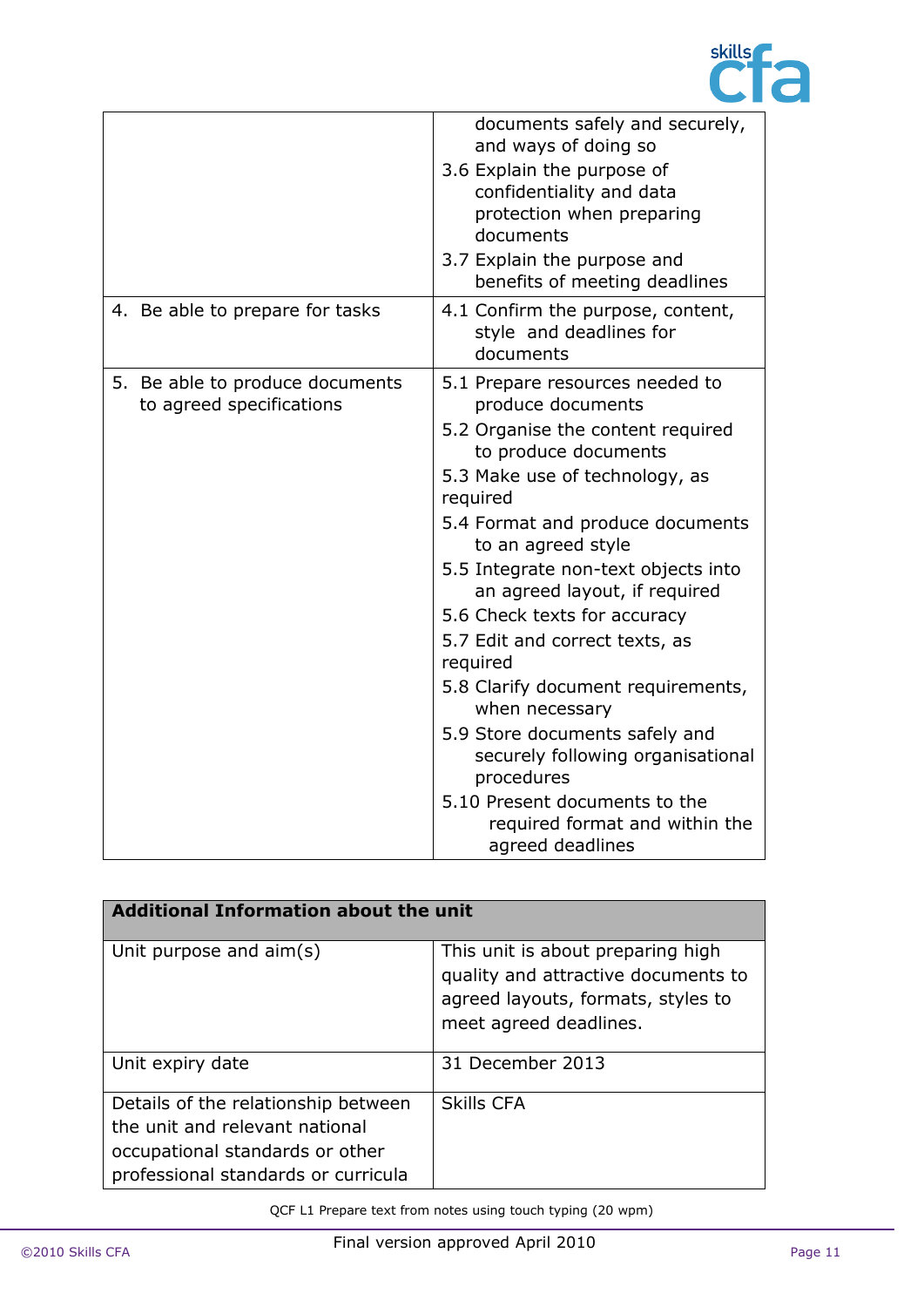

| (if appropriate)                                                                                    |                                                                |
|-----------------------------------------------------------------------------------------------------|----------------------------------------------------------------|
| Assessment requirements or<br>quidance specified by a sector or<br>regulatory body (if appropriate) | Assessment Strategy                                            |
| Support for the unit from an SSC or<br>other appropriate body (if required)                         | <b>Skills CFA</b>                                              |
| Location of the unit within the<br>subject/sector classification system                             | 15. Business, Administration and<br>Law<br>15.2 Administration |
| Name of the organisation<br>submitting the unit                                                     | <b>Skills CFA</b>                                              |
| Availability for use                                                                                | Shared                                                         |
| Unit available from                                                                                 | 1 August 2010                                                  |
| Unit guided learning hours                                                                          | 15                                                             |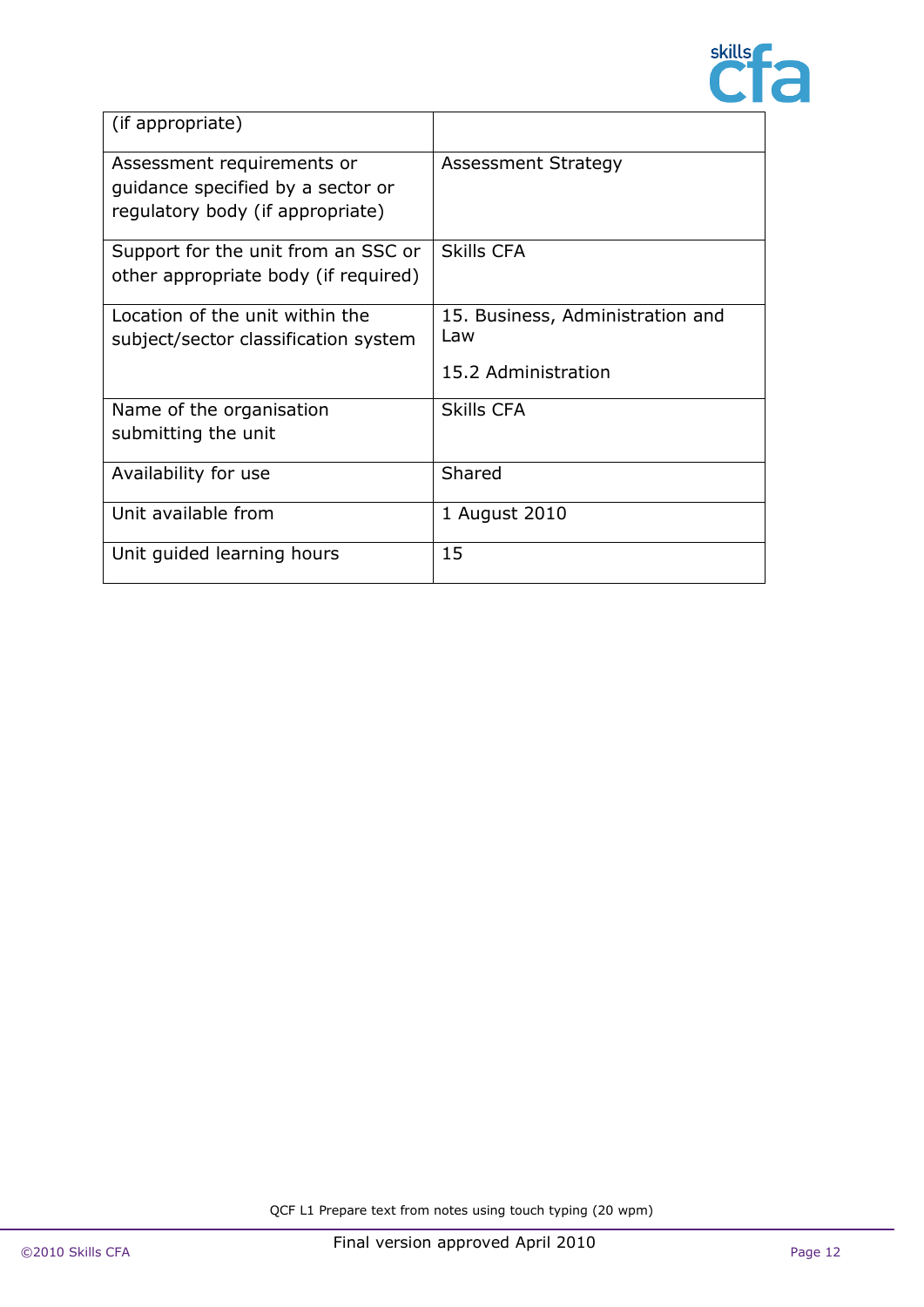

| <b>Title</b> |                                                        | Prepare text from recorded audio instruction (40 wpm)          |                                                                                                                                                                                                                                                                                                                                                                                                                                                                                                                                                                                                                                        |
|--------------|--------------------------------------------------------|----------------------------------------------------------------|----------------------------------------------------------------------------------------------------------------------------------------------------------------------------------------------------------------------------------------------------------------------------------------------------------------------------------------------------------------------------------------------------------------------------------------------------------------------------------------------------------------------------------------------------------------------------------------------------------------------------------------|
| No.          | <b>Skills CFA Unit</b>                                 | Q216                                                           |                                                                                                                                                                                                                                                                                                                                                                                                                                                                                                                                                                                                                                        |
|              | <b>WBA Unit No.</b>                                    | L/601/2486                                                     |                                                                                                                                                                                                                                                                                                                                                                                                                                                                                                                                                                                                                                        |
| <b>Level</b> |                                                        | 2                                                              |                                                                                                                                                                                                                                                                                                                                                                                                                                                                                                                                                                                                                                        |
|              | <b>Credit Value</b>                                    | $\overline{4}$                                                 |                                                                                                                                                                                                                                                                                                                                                                                                                                                                                                                                                                                                                                        |
| <b>GLH</b>   |                                                        | 35                                                             |                                                                                                                                                                                                                                                                                                                                                                                                                                                                                                                                                                                                                                        |
|              | <b>Learning Outcomes</b>                               |                                                                | <b>Assessment Criteria</b>                                                                                                                                                                                                                                                                                                                                                                                                                                                                                                                                                                                                             |
|              | The learner will                                       |                                                                | The learner can                                                                                                                                                                                                                                                                                                                                                                                                                                                                                                                                                                                                                        |
|              | 1. Understand the task of<br>audio instruction         | preparing text from recorded                                   | 1.1 Describe different types of<br>documents that may be<br>produced from recorded audio<br>and the formats to be followed<br>1.2 Describe different forms in<br>which texts may be presented<br>1.3 Describe the different types of<br>technology that are available for<br>playing back recordings and<br>their main features                                                                                                                                                                                                                                                                                                        |
|              | when preparing text from<br>recorded audio instruction | 2. Understand the purpose and<br>value of following procedures | 2.1 Explain the value and benefits<br>of agreeing the purpose, format<br>and deadline for preparing texts<br>from recorded audio instruction<br>2.2 Describe ways of checking<br>finished documents for accuracy<br>- including spelling, grammar<br>and punctuation $-$ and<br>correctness, and the purpose of<br>doing so<br>2.3 Explain the purpose of storing<br>texts and original recordings<br>safely and securely, and ways of<br>doing so<br>2.4 Explain the purpose of<br>confidentiality and data<br>protection when preparing texts<br>from recorded audio<br>2.5 Explain the purpose and<br>benefits of meeting deadlines |
|              | audio recordings                                       | 3. Be able to produce texts from                               | 3.1 Agree the purpose, format, and<br>deadlines for texts<br>3.2 Input text from audio recordings<br>at a minimum speed of 40<br>words per minute<br>3.3 Format texts to agreed format                                                                                                                                                                                                                                                                                                                                                                                                                                                 |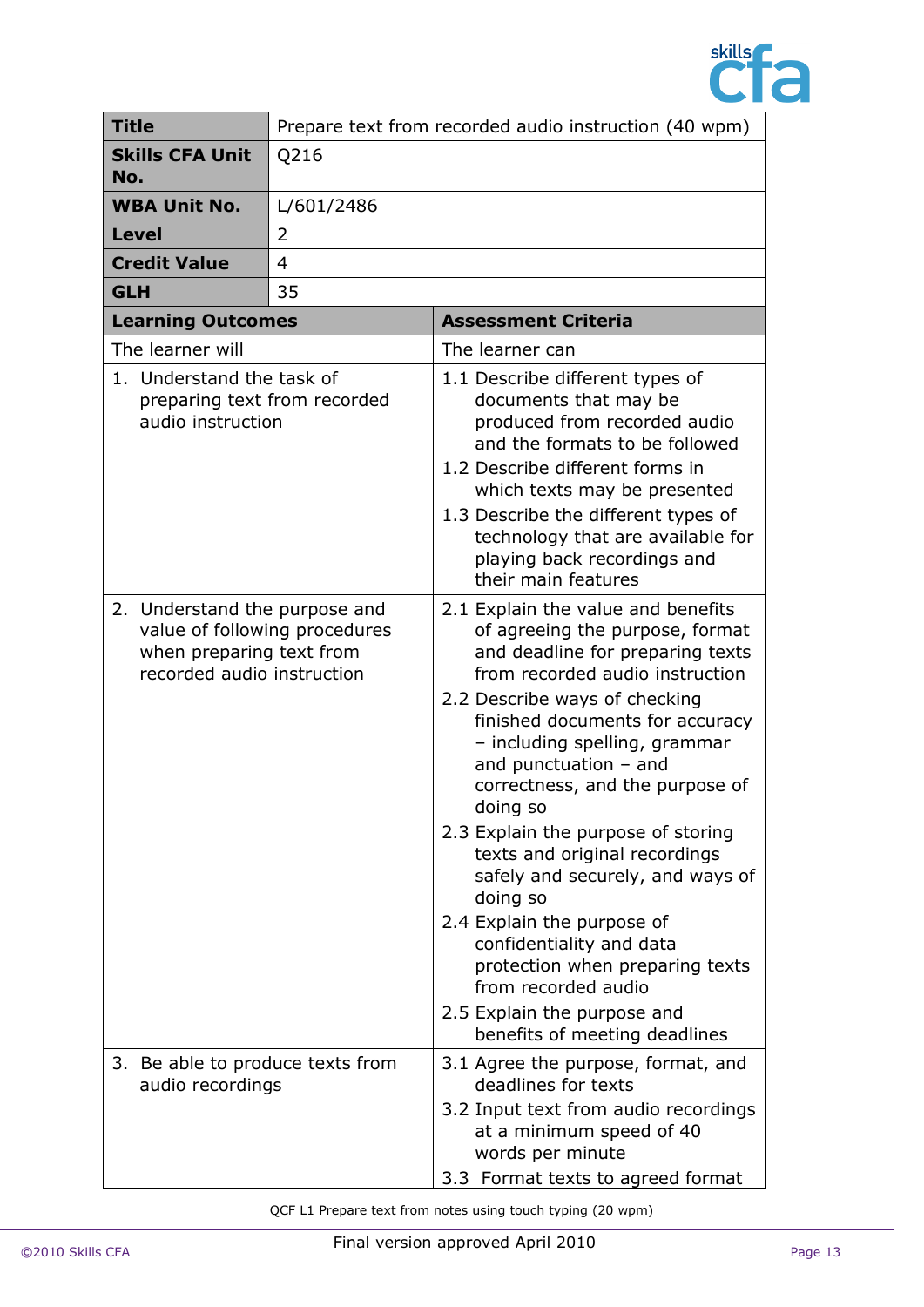

| making efficient use of available<br>technology                                                          |
|----------------------------------------------------------------------------------------------------------|
| 3.4 Clarify text requirements when<br>necessary                                                          |
| 3.5 Read and check texts for<br>accuracy                                                                 |
| 3.6 Edit and correct texts, as<br>required                                                               |
| 3.7 Store texts and original<br>recordings safely and securely<br>following organisational<br>procedures |
| 3.8 Present texts to the required<br>format and within the agreed<br>deadlines                           |

| <b>Additional Information about the unit</b>                                                                                                                        |                                                                                                                                                                |  |
|---------------------------------------------------------------------------------------------------------------------------------------------------------------------|----------------------------------------------------------------------------------------------------------------------------------------------------------------|--|
| Unit purpose and aim(s)                                                                                                                                             | This unit is about preparing<br>different types of text from audio<br>recordings, where the recording is<br>made at a minimum speed of 40<br>words per minute. |  |
| Unit expiry date                                                                                                                                                    | 31 December 2013                                                                                                                                               |  |
| Details of the relationship between<br>the unit and relevant national<br>occupational standards or other<br>professional standards or curricula<br>(if appropriate) | <b>Skills CFA</b>                                                                                                                                              |  |
| Assessment requirements or<br>quidance specified by a sector or<br>regulatory body (if appropriate)                                                                 | <b>Assessment Strategy</b>                                                                                                                                     |  |
| Support for the unit from an SSC or<br>other appropriate body (if required)                                                                                         | <b>Skills CFA</b>                                                                                                                                              |  |
| Location of the unit within the<br>subject/sector classification system                                                                                             | 15. Business, Administration and<br>Law<br>15.2 Administration                                                                                                 |  |
| Name of the organisation<br>submitting the unit                                                                                                                     | <b>Skills CFA</b>                                                                                                                                              |  |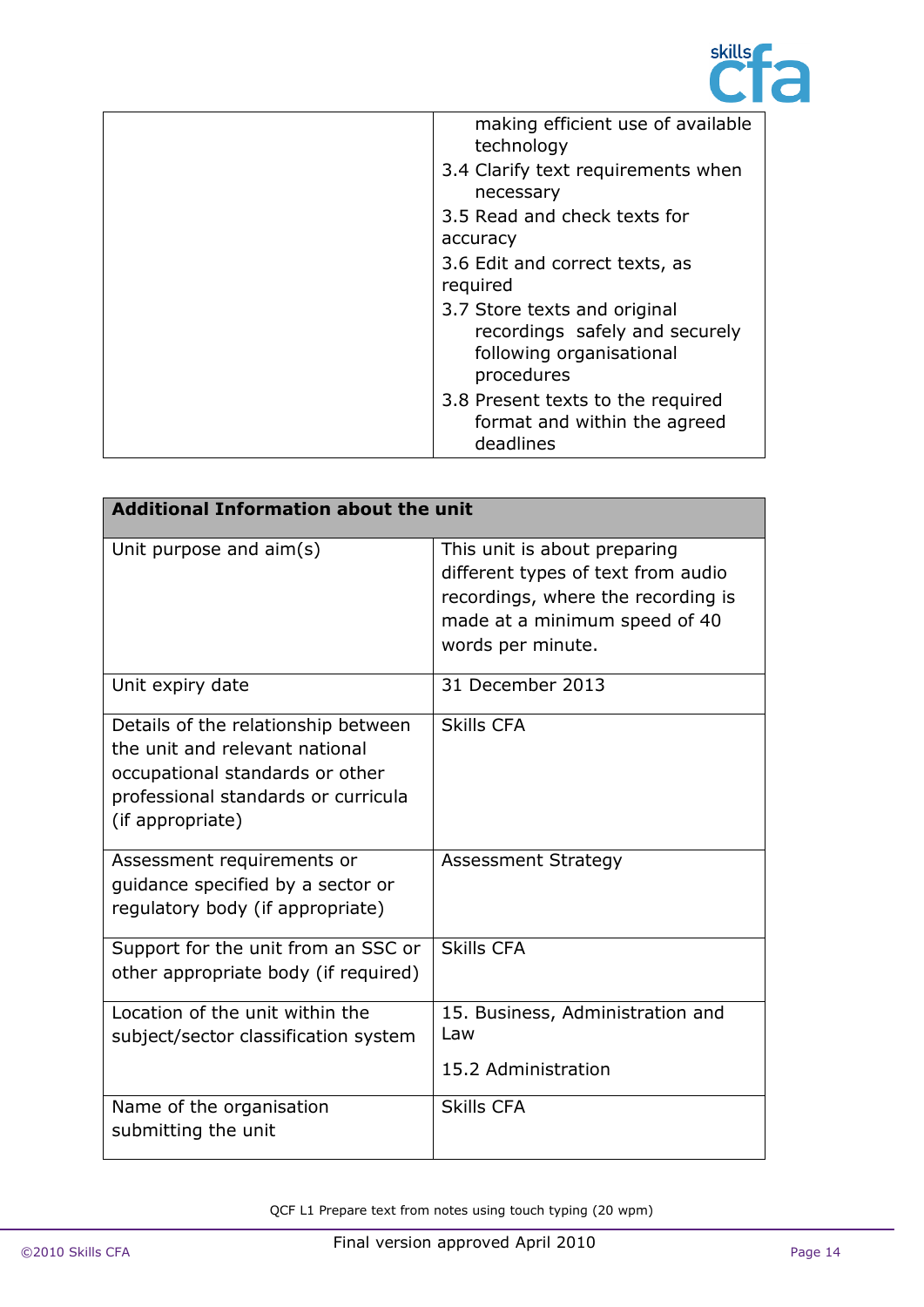

| Availability for use       | Shared        |
|----------------------------|---------------|
| Unit available from        | 1 August 2010 |
| Unit guided learning hours | 35            |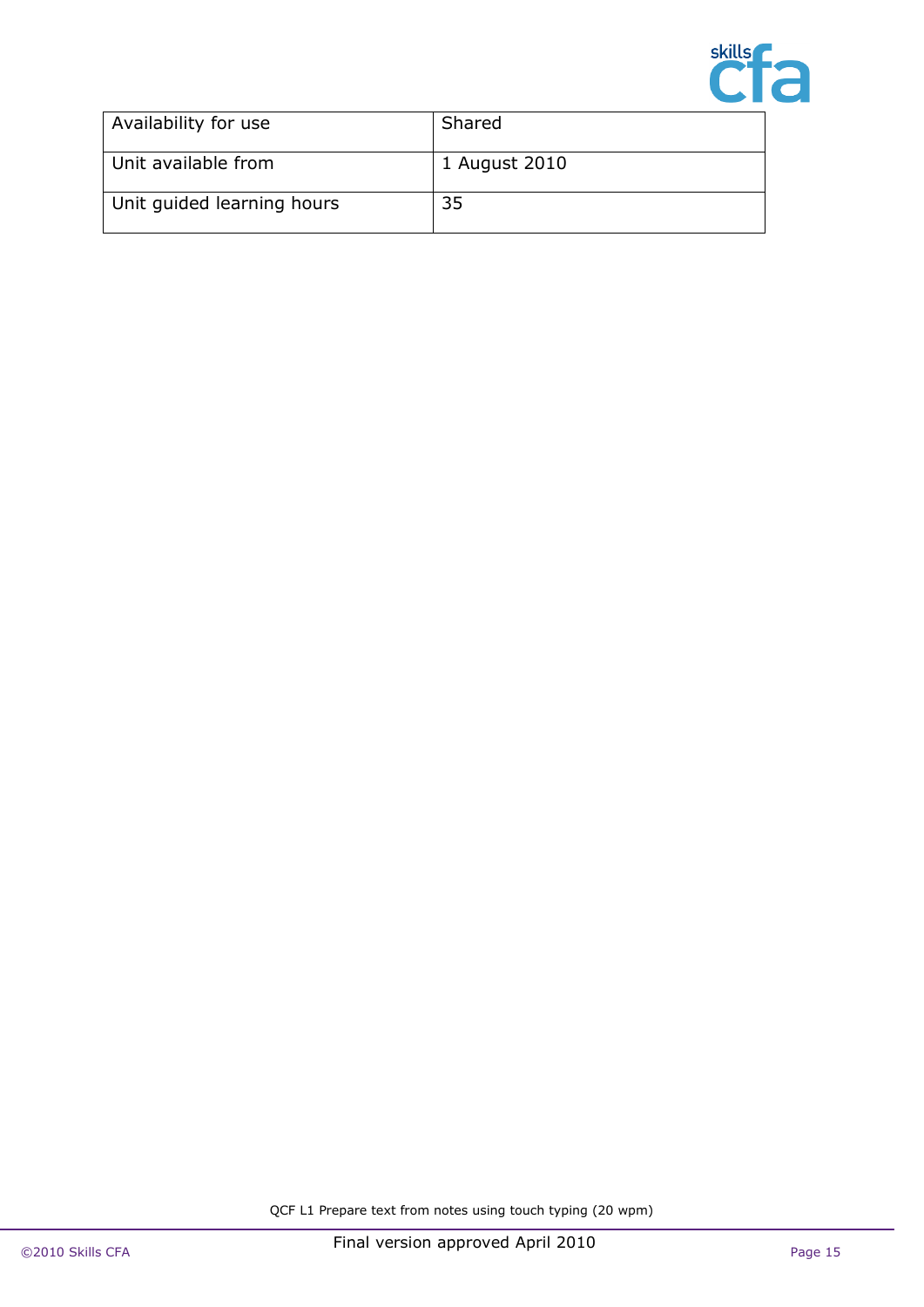

|            | <b>Title</b>                                                                                            | Prepare text from shorthand (60 wpm)                                    |                                                                                                                                                                                                                   |
|------------|---------------------------------------------------------------------------------------------------------|-------------------------------------------------------------------------|-------------------------------------------------------------------------------------------------------------------------------------------------------------------------------------------------------------------|
| No.        | <b>Skills CFA Unit</b>                                                                                  | Q215                                                                    |                                                                                                                                                                                                                   |
|            | <b>WBA Unit No.</b>                                                                                     | J/601/2485                                                              |                                                                                                                                                                                                                   |
|            | <b>Level</b>                                                                                            | 2                                                                       |                                                                                                                                                                                                                   |
|            | <b>Credit Value</b>                                                                                     | 8                                                                       |                                                                                                                                                                                                                   |
| <b>GLH</b> |                                                                                                         | 55                                                                      |                                                                                                                                                                                                                   |
|            | <b>Learning Outcomes</b>                                                                                |                                                                         | <b>Assessment Criteria</b>                                                                                                                                                                                        |
|            | The learner will                                                                                        |                                                                         | The learner can                                                                                                                                                                                                   |
|            | 1. Understand the task of                                                                               | preparing text from shorthand                                           | 1.1 Describe different types of<br>documents that may be<br>produced from shorthand and<br>the formats to be followed<br>1.2 Describe different forms in<br>which texts may be presented                          |
|            | 2. Understand the purpose and<br>value of following procedures<br>when preparing text from<br>shorthand |                                                                         | 2.1 Explain the value and benefits<br>of agreeing the purpose, format<br>and deadline for preparing texts<br>from shorthand                                                                                       |
|            |                                                                                                         |                                                                         | 2.2 Describe ways of checking<br>finished documents for accuracy<br>- including spelling, grammar<br>and punctuation $-$ and<br>correctness, and the purpose of<br>doing so<br>2.3 Explain the purpose of storing |
|            |                                                                                                         |                                                                         | texts and original shorthand<br>notes safely and securely, and<br>ways of doing so<br>2.4 Explain the purpose of                                                                                                  |
|            |                                                                                                         |                                                                         | confidentiality and data<br>protection when preparing texts<br>from shorthand notes<br>2.5 Explain the purpose and                                                                                                |
|            |                                                                                                         |                                                                         | benefits of meeting deadlines                                                                                                                                                                                     |
|            |                                                                                                         | 3. Be able to prepare for tasks, and<br>use shorthand to take dictation | 3.1 Agree the purpose, format, and<br>deadlines for preparing texts<br>from shorthand                                                                                                                             |
|            |                                                                                                         |                                                                         | 3.2 Take dictation using shorthand<br>at a minimum speed of 60<br>words per minute                                                                                                                                |
|            | 4. Be able to produce texts from<br>shorthand                                                           |                                                                         | 4.1 Clarify text requirements, when<br>necessary                                                                                                                                                                  |
|            |                                                                                                         |                                                                         | 4.2 Input and format texts to an<br>agreed format from shorthand                                                                                                                                                  |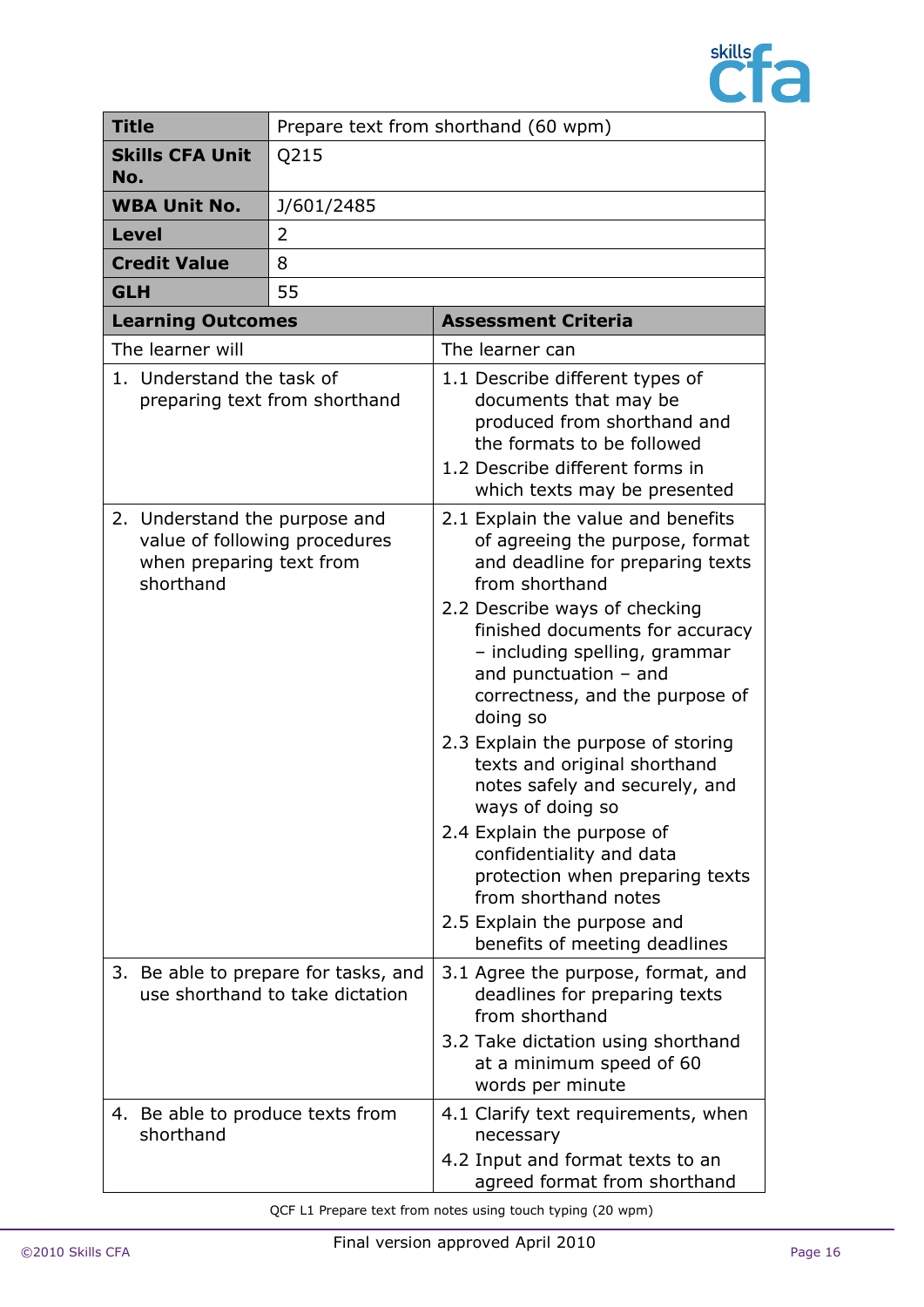

| notes                                                                                                         |
|---------------------------------------------------------------------------------------------------------------|
| 4.3 Make efficient use of                                                                                     |
| technology, as required                                                                                       |
| 4.4 Read and check texts for                                                                                  |
| accuracy                                                                                                      |
| 4.5 Edit and correct texts, as                                                                                |
| required                                                                                                      |
| 4.6 Store texts and original<br>shorthand notes safely and<br>securely following organisational<br>procedures |
| 4.7 Present texts to the required<br>format and within the agreed<br>deadlines                                |

| <b>Additional Information about the unit</b>                                                                                                                        |                                                                                                                                                             |
|---------------------------------------------------------------------------------------------------------------------------------------------------------------------|-------------------------------------------------------------------------------------------------------------------------------------------------------------|
| Unit purpose and aim(s)                                                                                                                                             | This unit is about preparing<br>different types of text from<br>shorthand notes, where the notes<br>are taken at a minimum speed of 60<br>words per minute. |
| Unit expiry date                                                                                                                                                    | 31 December 2013                                                                                                                                            |
| Details of the relationship between<br>the unit and relevant national<br>occupational standards or other<br>professional standards or curricula<br>(if appropriate) | <b>Skills CFA</b>                                                                                                                                           |
| Assessment requirements or<br>quidance specified by a sector or<br>regulatory body (if appropriate)                                                                 | <b>Assessment Strategy</b>                                                                                                                                  |
| Support for the unit from an SSC or<br>other appropriate body (if required)                                                                                         | <b>Skills CFA</b>                                                                                                                                           |
| Location of the unit within the<br>subject/sector classification system                                                                                             | 15. Business, Administration and<br>Law<br>15.2 Administration                                                                                              |
| Name of the organisation<br>submitting the unit                                                                                                                     | <b>Skills CFA</b>                                                                                                                                           |
| Availability for use                                                                                                                                                | Shared                                                                                                                                                      |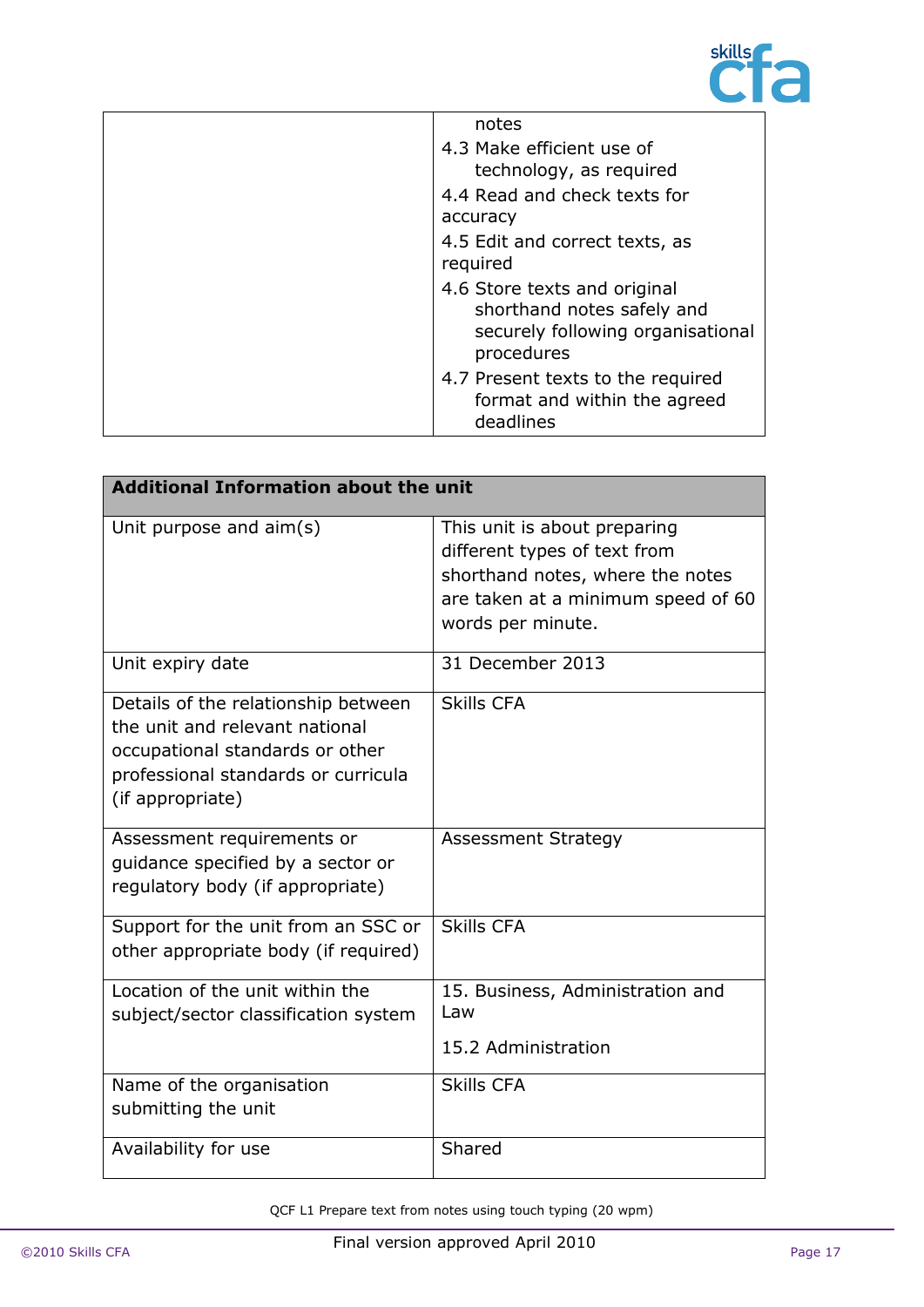

| Unit available from        | 1 August 2010 |
|----------------------------|---------------|
| Unit guided learning hours | 55            |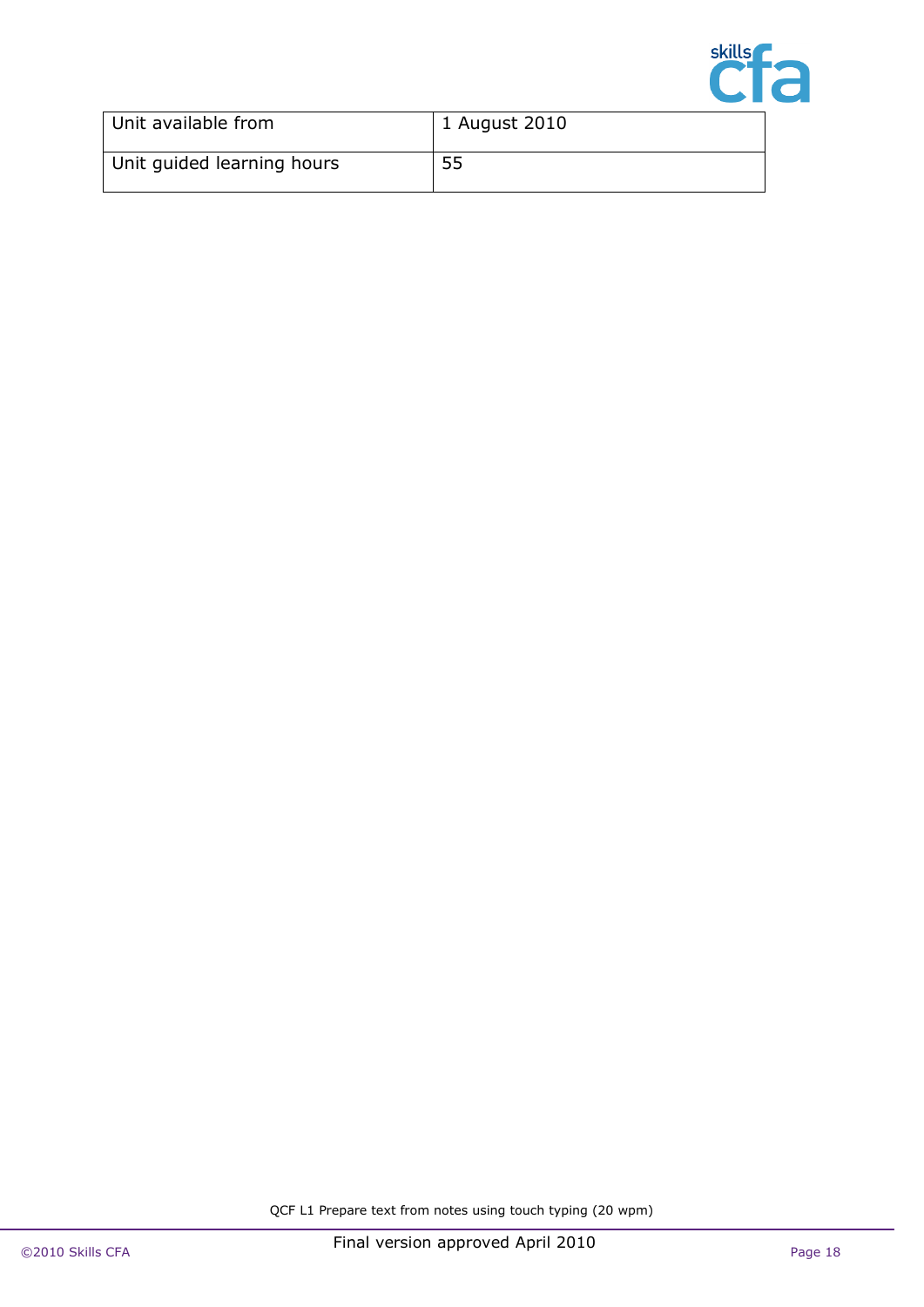

| <b>Title</b>                                                              | environment                                                   | Design and produce documents in a business                                                                                                                                                                                                                                                                                                                                                                |
|---------------------------------------------------------------------------|---------------------------------------------------------------|-----------------------------------------------------------------------------------------------------------------------------------------------------------------------------------------------------------------------------------------------------------------------------------------------------------------------------------------------------------------------------------------------------------|
| <b>Skills CFA Unit</b><br>No.                                             | Q312                                                          |                                                                                                                                                                                                                                                                                                                                                                                                           |
| <b>WBA Unit No.</b>                                                       | M/601/2531                                                    |                                                                                                                                                                                                                                                                                                                                                                                                           |
| <b>Level</b>                                                              | 3                                                             |                                                                                                                                                                                                                                                                                                                                                                                                           |
| <b>Credit Value</b>                                                       | 4                                                             |                                                                                                                                                                                                                                                                                                                                                                                                           |
| <b>GLH</b>                                                                | 25                                                            |                                                                                                                                                                                                                                                                                                                                                                                                           |
| <b>Learning Outcomes</b>                                                  |                                                               | <b>Assessment Criteria</b>                                                                                                                                                                                                                                                                                                                                                                                |
| The learner will                                                          |                                                               | The learner can                                                                                                                                                                                                                                                                                                                                                                                           |
| 1. Understand the purpose and<br>high quality and attractive<br>documents | value of designing and producing                              | 1.1 Describe different types of<br>documents that may be<br>designed and produced and the<br>different styles that could be<br>used<br>1.2 Describe different formats in<br>which text may be presented<br>1.3 Explain the purpose and<br>benefits of designing and<br>producing high quality and<br>attractive documents                                                                                 |
| 2. Know the resources available to<br>and how to use them                 | design and produce documents                                  | 2.1 Describe the types of resources<br>needed to design and produce<br>high quality and attractive<br>documents<br>2.2 Explain the purpose and<br>benefits of using different types<br>of resource to design and<br>produce high quality and<br>attractive documents<br>2.3 Describe different types of<br>technology available for<br>inputting, formatting and editing<br>text, and their main features |
| Understand the purpose and<br>3.<br>documents                             | value of following procedures<br>when designing and producing | 3.1 Explain the value and benefits<br>of agreeing the purpose,<br>content, style, and deadlines for<br>the design and production of<br>documents<br>3.2 Describe ways of researching<br>and organising content needed<br>for documents<br>3.3 Describe ways of integrating<br>and laying out text and non-text<br>3.4 Describe ways of checking                                                           |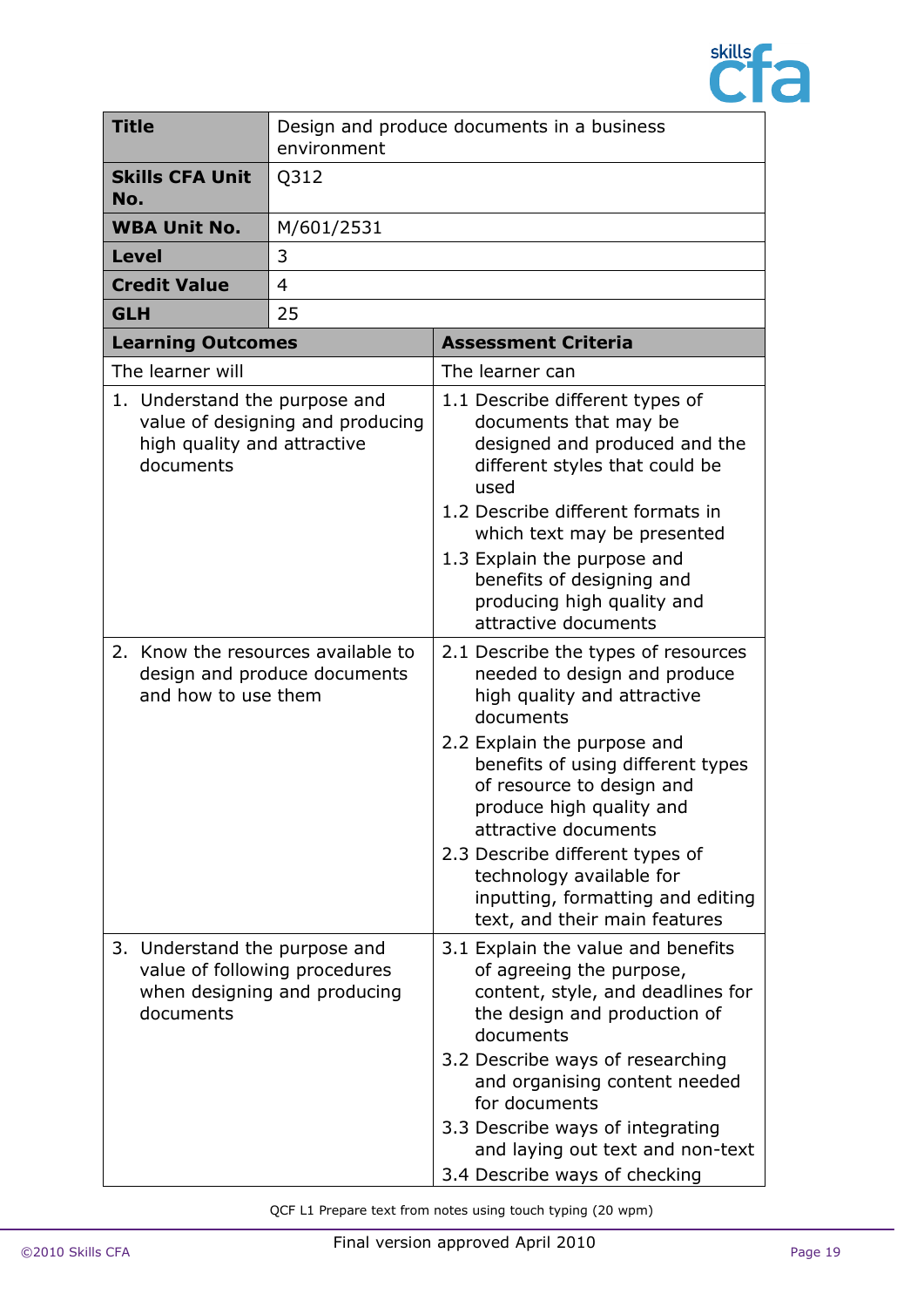

|                                                                           | finished documents for accuracy<br>- including spelling, grammar<br>and punctuation $-$ and<br>correctness, and the purpose of<br>doing so<br>3.5 Explain the purpose of storing<br>documents safely and securely,<br>and ways of doing so<br>3.6 Explain the purpose of<br>confidentiality and data<br>protection when preparing<br>documents<br>3.7 Explain the purpose and<br>benefits of meeting deadlines                                                                                                                                                                                                                                                                                                                                                                              |
|---------------------------------------------------------------------------|---------------------------------------------------------------------------------------------------------------------------------------------------------------------------------------------------------------------------------------------------------------------------------------------------------------------------------------------------------------------------------------------------------------------------------------------------------------------------------------------------------------------------------------------------------------------------------------------------------------------------------------------------------------------------------------------------------------------------------------------------------------------------------------------|
| 4. Be able to design and produce<br>documents to agreed<br>specifications | 4.1 Agree the purpose, content,<br>style and deadlines for<br>documents<br>4.2 Identify and prepare resources<br>needed to design and produce<br>documents<br>4.3 Research and organise the<br>content required for documents<br>4.4 Make appropriate and efficient<br>use of technology, as required<br>4.5 Design, format and produce<br>documents to an agreed style<br>4.6 Integrate non-text objects into<br>an agreed layout, if required<br>4.7 Check texts and objects for<br>accuracy<br>4.8 Edit and correct texts and<br>objects as required<br>4.9 Clarify document requirements,<br>if necessary<br>4.10 Store documents safely and<br>securely following organisational<br>procedures<br>4.11 Present documents to the<br>required format, and within<br>the agreed deadlines |

| Additional Information about the unit |                                                                                                                         |
|---------------------------------------|-------------------------------------------------------------------------------------------------------------------------|
| Unit purpose and aim(s)               | This unit is about designing and<br>$\frac{1}{2}$ preparing high quality and attractive<br>documents to agreed layouts, |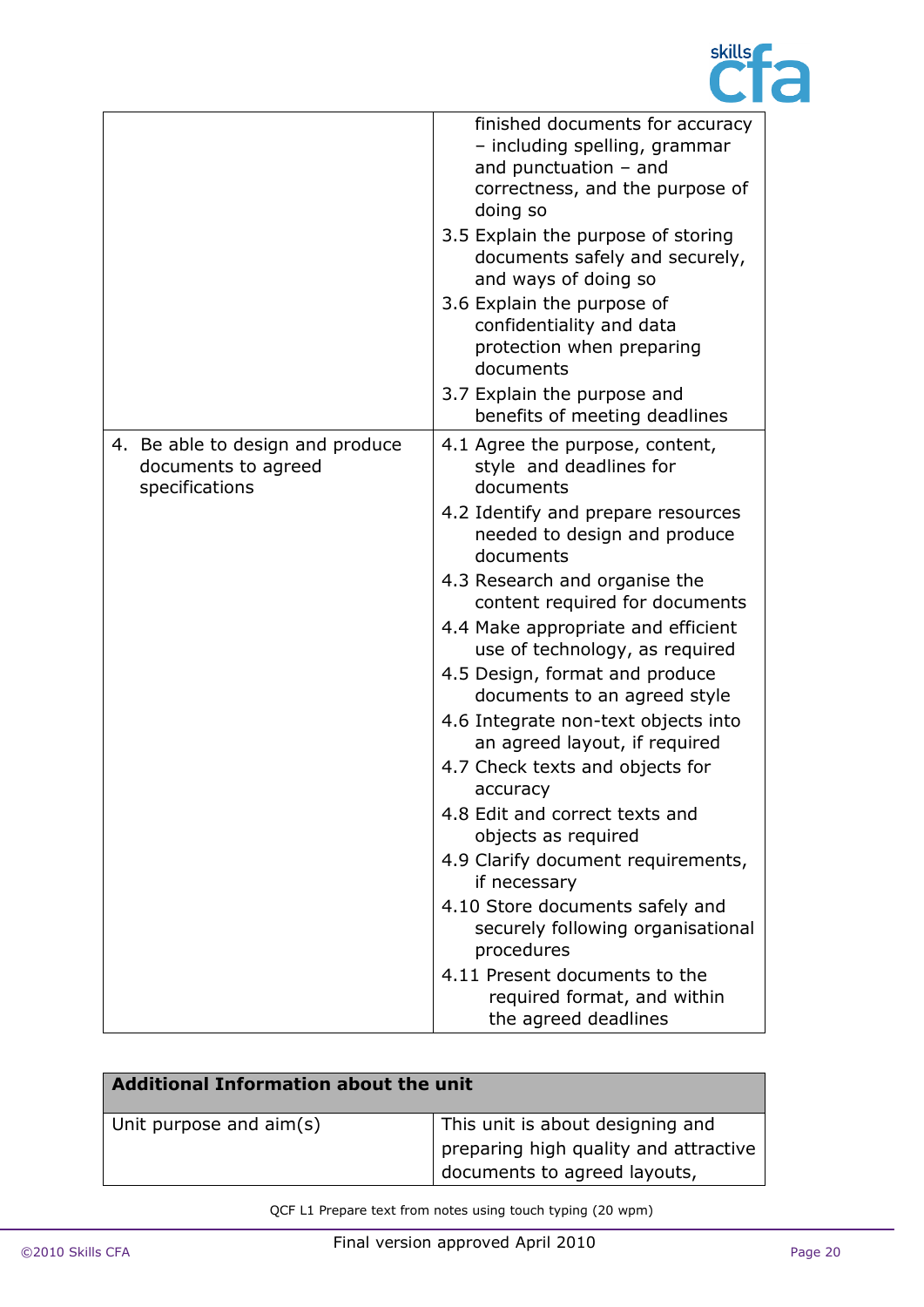

|                                                                                                                                                                     | formats and styles.                                            |
|---------------------------------------------------------------------------------------------------------------------------------------------------------------------|----------------------------------------------------------------|
| Unit expiry date                                                                                                                                                    | 31 December 2013                                               |
| Details of the relationship between<br>the unit and relevant national<br>occupational standards or other<br>professional standards or curricula<br>(if appropriate) | <b>Skills CFA</b>                                              |
| Assessment requirements or<br>quidance specified by a sector or<br>regulatory body (if appropriate)                                                                 | <b>Assessment Strategy</b>                                     |
| Support for the unit from an SSC or<br>other appropriate body (if required)                                                                                         | <b>Skills CFA</b>                                              |
| Location of the unit within the<br>subject/sector classification system                                                                                             | 15. Business, Administration and<br>Law<br>15.2 Administration |
| Name of the organisation<br>submitting the unit                                                                                                                     | <b>Skills CFA</b>                                              |
| Availability for use                                                                                                                                                | Shared                                                         |
| Unit available from                                                                                                                                                 | 1 August 2010                                                  |
| Unit guided learning hours                                                                                                                                          | 25                                                             |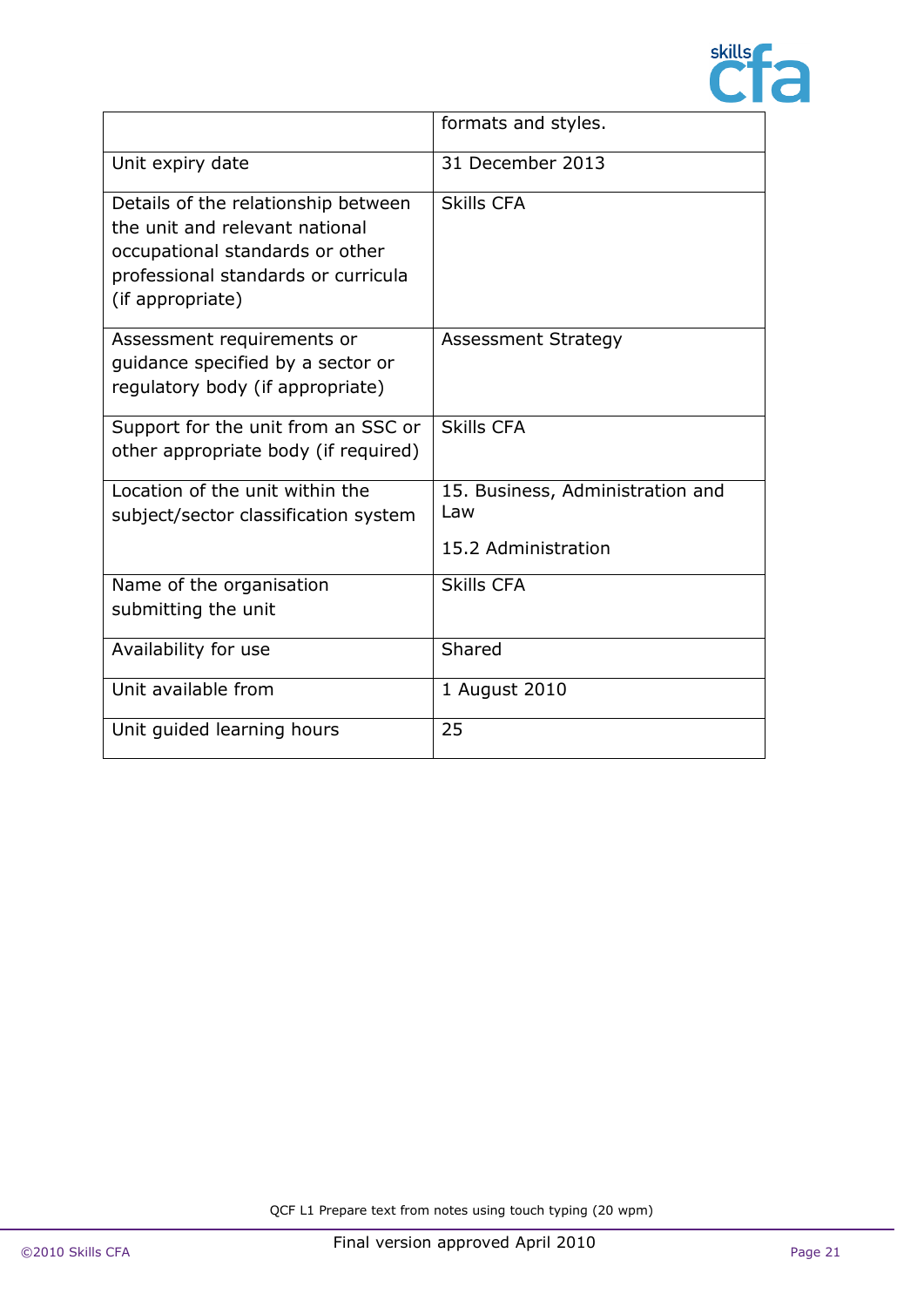

| <b>Title</b>                                                   | Prepare text from notes using touch typing (60 wpm)                 |                                                                                                                                                                                                                                                                                                                                                                                                                                                                                                                                                                                                                                                                  |
|----------------------------------------------------------------|---------------------------------------------------------------------|------------------------------------------------------------------------------------------------------------------------------------------------------------------------------------------------------------------------------------------------------------------------------------------------------------------------------------------------------------------------------------------------------------------------------------------------------------------------------------------------------------------------------------------------------------------------------------------------------------------------------------------------------------------|
| <b>Skills CFA Unit</b><br>No.                                  | Q313                                                                |                                                                                                                                                                                                                                                                                                                                                                                                                                                                                                                                                                                                                                                                  |
| <b>WBA Unit No.</b>                                            | T/601/2532                                                          |                                                                                                                                                                                                                                                                                                                                                                                                                                                                                                                                                                                                                                                                  |
| <b>Level</b>                                                   | 3                                                                   |                                                                                                                                                                                                                                                                                                                                                                                                                                                                                                                                                                                                                                                                  |
| <b>Credit Value</b>                                            | 4                                                                   |                                                                                                                                                                                                                                                                                                                                                                                                                                                                                                                                                                                                                                                                  |
| <b>GLH</b>                                                     | 10                                                                  |                                                                                                                                                                                                                                                                                                                                                                                                                                                                                                                                                                                                                                                                  |
| <b>Learning Outcomes</b>                                       |                                                                     | <b>Assessment Criteria</b>                                                                                                                                                                                                                                                                                                                                                                                                                                                                                                                                                                                                                                       |
| The learner will                                               |                                                                     | The learner can                                                                                                                                                                                                                                                                                                                                                                                                                                                                                                                                                                                                                                                  |
| 1. Understand the task of<br>touch typing                      | preparing text from notes using                                     | 1.1 Describe different types of<br>documents that may be<br>produced from notes and the<br>format to be followed<br>1.2 Describe different forms in<br>which texts may be presented<br>1.3 Explain the difference between<br>producing text from own notes<br>and producing text from others'<br>notes                                                                                                                                                                                                                                                                                                                                                           |
| 2. Understand the purpose and<br>typing                        | benefits of following procedures<br>when preparing text using touch | 2.1 Explain the value and benefits<br>of agreeing the purpose, format<br>and deadline for texts<br>2.2 Explain the benefits of accuracy<br>- including spelling, grammar<br>and punctuation $-$ when<br>preparing typed text from notes<br>2.3 Describe ways of checking<br>finished documents for accuracy<br>and correctness, and the<br>purpose of doing so<br>2.4 Explain the purpose of storing<br>text and original notes safely<br>and securely, and ways of doing<br><b>SO</b><br>2.5 Explain the purpose of<br>confidentiality and data<br>protection when preparing text<br>from notes<br>2.6 Explain the purpose and<br>benefits of meeting deadlines |
| 3. Be able to prepare for tasks                                |                                                                     | 3.1 Agree the purpose, format and<br>deadlines for texts                                                                                                                                                                                                                                                                                                                                                                                                                                                                                                                                                                                                         |
| 4. Be able to produce texts using<br>touch typing at a minimum |                                                                     | 4.1 Input texts using touch typing<br>to a minimum speed of 60                                                                                                                                                                                                                                                                                                                                                                                                                                                                                                                                                                                                   |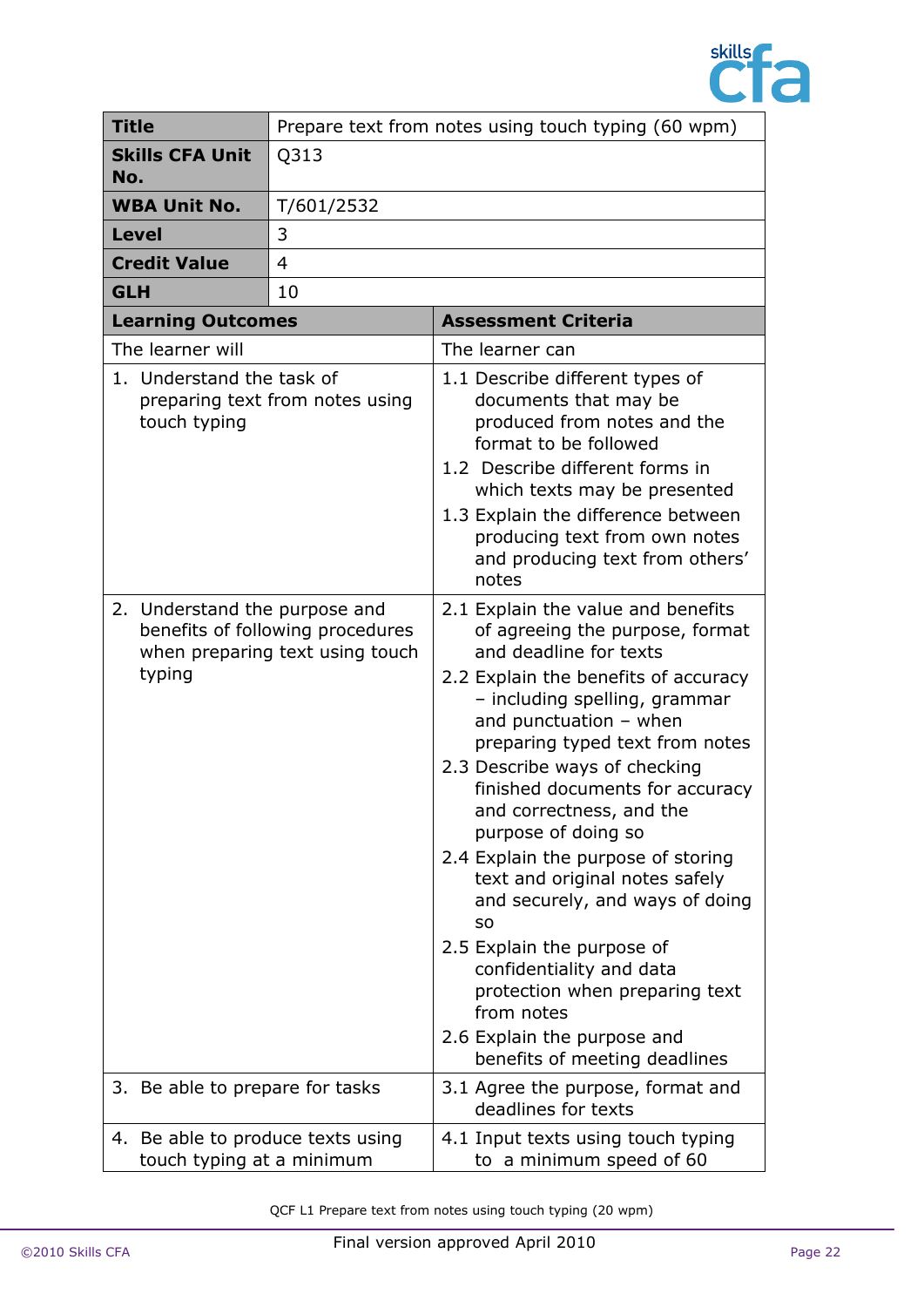

| speed of 60 wpm | words per minute                                                                                 |
|-----------------|--------------------------------------------------------------------------------------------------|
|                 | 4.2 Format texts to agreed format<br>making best the use of available<br>technology              |
|                 | 4.3 Clarify text requirements when<br>necessary                                                  |
|                 | 4.4 Read and check texts for                                                                     |
|                 | accuracy                                                                                         |
|                 | 4.5 Edit and correct texts, as<br>required                                                       |
|                 | 4.6 Store texts and original notes<br>safely and securely following<br>organisational procedures |
|                 | 4.7 Present texts to the required<br>format and within the agreed<br>deadlines                   |

| <b>Additional Information about the unit</b>                                                                                                                        |                                                                                                                             |
|---------------------------------------------------------------------------------------------------------------------------------------------------------------------|-----------------------------------------------------------------------------------------------------------------------------|
| Unit purpose and $\text{aim}(s)$                                                                                                                                    | This unit is about preparing<br>different types of text using touch<br>typing at a minimum speed of 60<br>words per minute. |
| Unit expiry date                                                                                                                                                    | 31 December 2013                                                                                                            |
| Details of the relationship between<br>the unit and relevant national<br>occupational standards or other<br>professional standards or curricula<br>(if appropriate) | <b>Skills CFA</b>                                                                                                           |
| Assessment requirements or<br>quidance specified by a sector or<br>regulatory body (if appropriate)                                                                 | <b>Assessment Strategy</b>                                                                                                  |
| Support for the unit from an SSC or<br>other appropriate body (if required)                                                                                         | <b>Skills CFA</b>                                                                                                           |
| Location of the unit within the<br>subject/sector classification system                                                                                             | 15. Business, Administration and<br>Law<br>15.2 Administration                                                              |
| Name of the organisation<br>submitting the unit                                                                                                                     | <b>Skills CFA</b>                                                                                                           |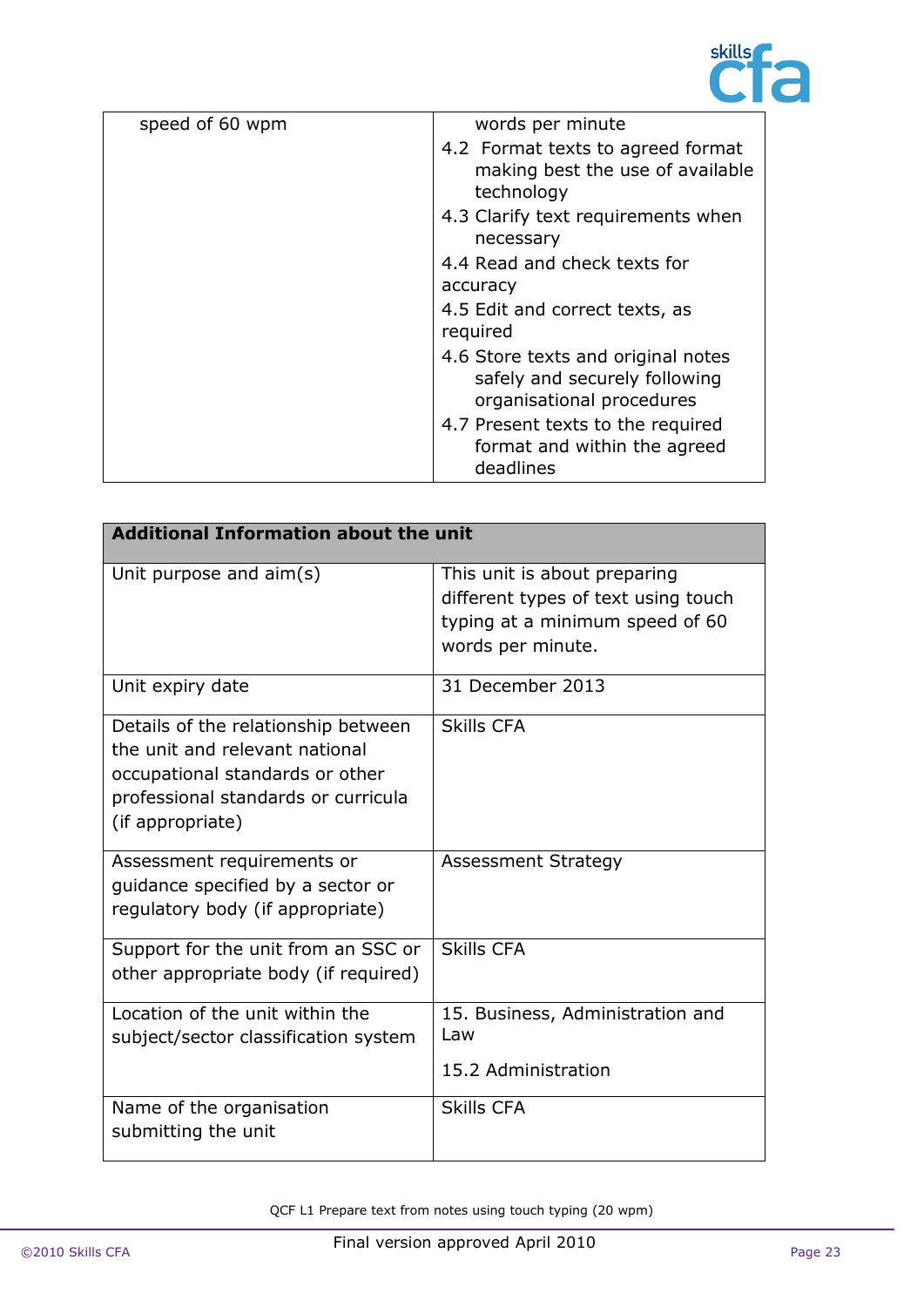

| Availability for use       | Shared        |
|----------------------------|---------------|
| Unit available from        | 1 August 2010 |
| Unit quided learning hours |               |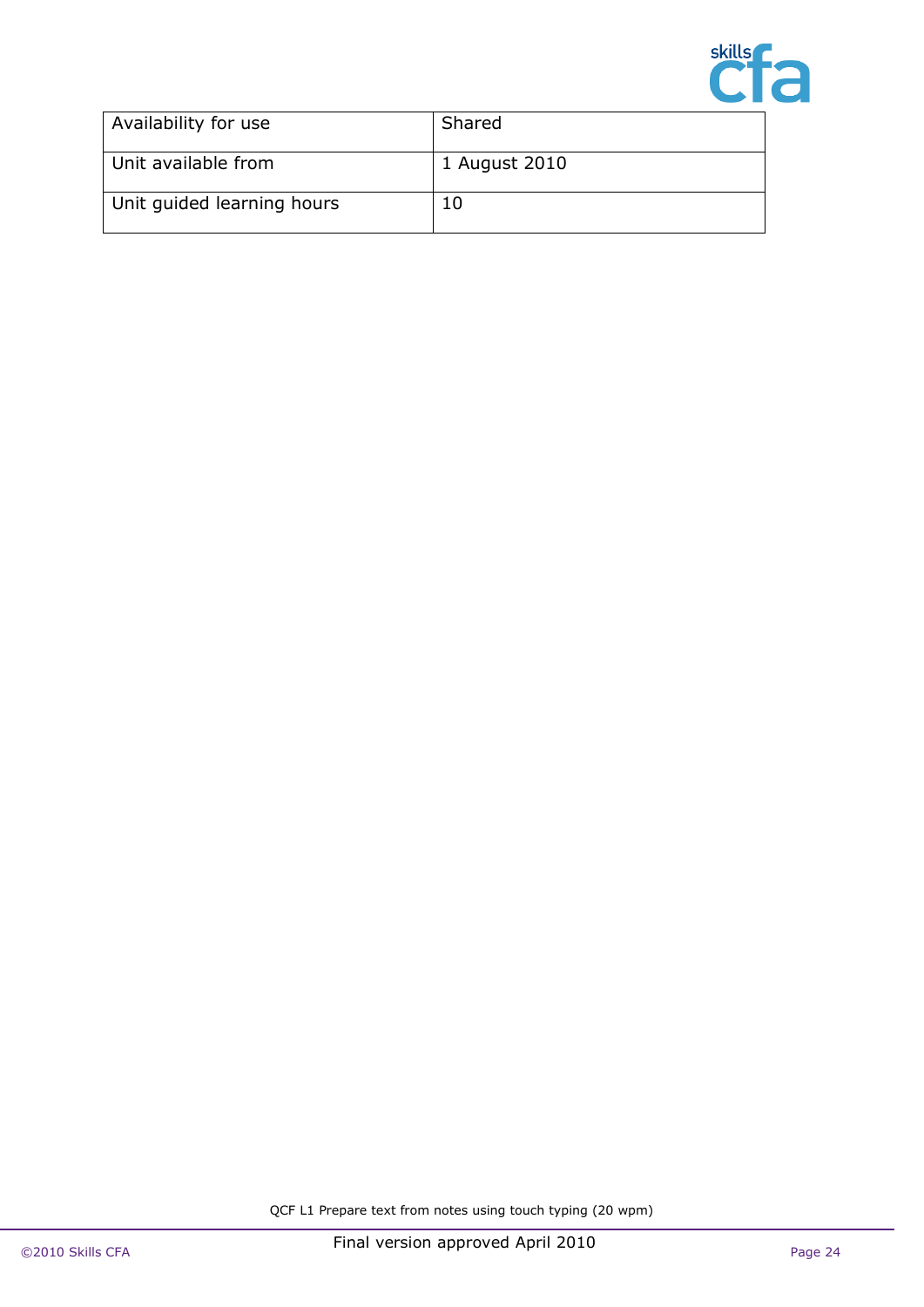

| <b>Title</b>                                                                            |                               | Prepare text from recorded audio instruction (60 wpm)                                                                                                                                                                                                                                                                                                                                                                                                                                                                                                                                                                                |  |
|-----------------------------------------------------------------------------------------|-------------------------------|--------------------------------------------------------------------------------------------------------------------------------------------------------------------------------------------------------------------------------------------------------------------------------------------------------------------------------------------------------------------------------------------------------------------------------------------------------------------------------------------------------------------------------------------------------------------------------------------------------------------------------------|--|
| <b>Skills CFA Unit</b><br>No.                                                           | Q315                          |                                                                                                                                                                                                                                                                                                                                                                                                                                                                                                                                                                                                                                      |  |
| <b>WBA Unit No.</b>                                                                     | F/601/2534                    |                                                                                                                                                                                                                                                                                                                                                                                                                                                                                                                                                                                                                                      |  |
| <b>Level</b>                                                                            | 3                             |                                                                                                                                                                                                                                                                                                                                                                                                                                                                                                                                                                                                                                      |  |
| <b>Credit Value</b>                                                                     | $\overline{4}$                |                                                                                                                                                                                                                                                                                                                                                                                                                                                                                                                                                                                                                                      |  |
| <b>GLH</b>                                                                              | 25                            |                                                                                                                                                                                                                                                                                                                                                                                                                                                                                                                                                                                                                                      |  |
| <b>Learning Outcomes</b>                                                                |                               | <b>Assessment Criteria</b>                                                                                                                                                                                                                                                                                                                                                                                                                                                                                                                                                                                                           |  |
| The learner will                                                                        |                               | The learner can                                                                                                                                                                                                                                                                                                                                                                                                                                                                                                                                                                                                                      |  |
| 1. Understand the task of<br>audio instruction                                          | preparing text from recorded  | 1.1 Describe different types of<br>documents that may be<br>produced from recorded audio<br>and the formats to be followed<br>1.2 Describe different forms in<br>which texts may be presented<br>1.3 Describe the different types of<br>technology that are available for<br>playing back recordings and<br>their main features                                                                                                                                                                                                                                                                                                      |  |
| 2. Understand the purpose and<br>when preparing text from<br>recorded audio instruction | value of following procedures | 2.1 Explain the value and benefits<br>of agreeing the purpose, format<br>and deadline for preparing texts<br>from recorded audio instruction<br>2.2 Describe ways of checking<br>finished documents for accuracy<br>- including spelling, grammar<br>and punctuation $-$ and<br>correctness, and the purpose of<br>doing so<br>2.3 Explain the purpose of storing<br>text and original recordings<br>safely and securely, and ways of<br>doing so<br>2.4 Explain the purpose of<br>confidentiality and data<br>protection when preparing text<br>from recorded audio<br>2.5 Explain the purpose and<br>benefits of meeting deadlines |  |
| 3.<br>audio recordings                                                                  | Be able to produce texts from | 3.1 Agree the purpose, format, and<br>deadlines for texts prepared<br>from audio recordings<br>3.2 Input text from an audio<br>recordings at a minimum speed<br>of 60 words per minute                                                                                                                                                                                                                                                                                                                                                                                                                                               |  |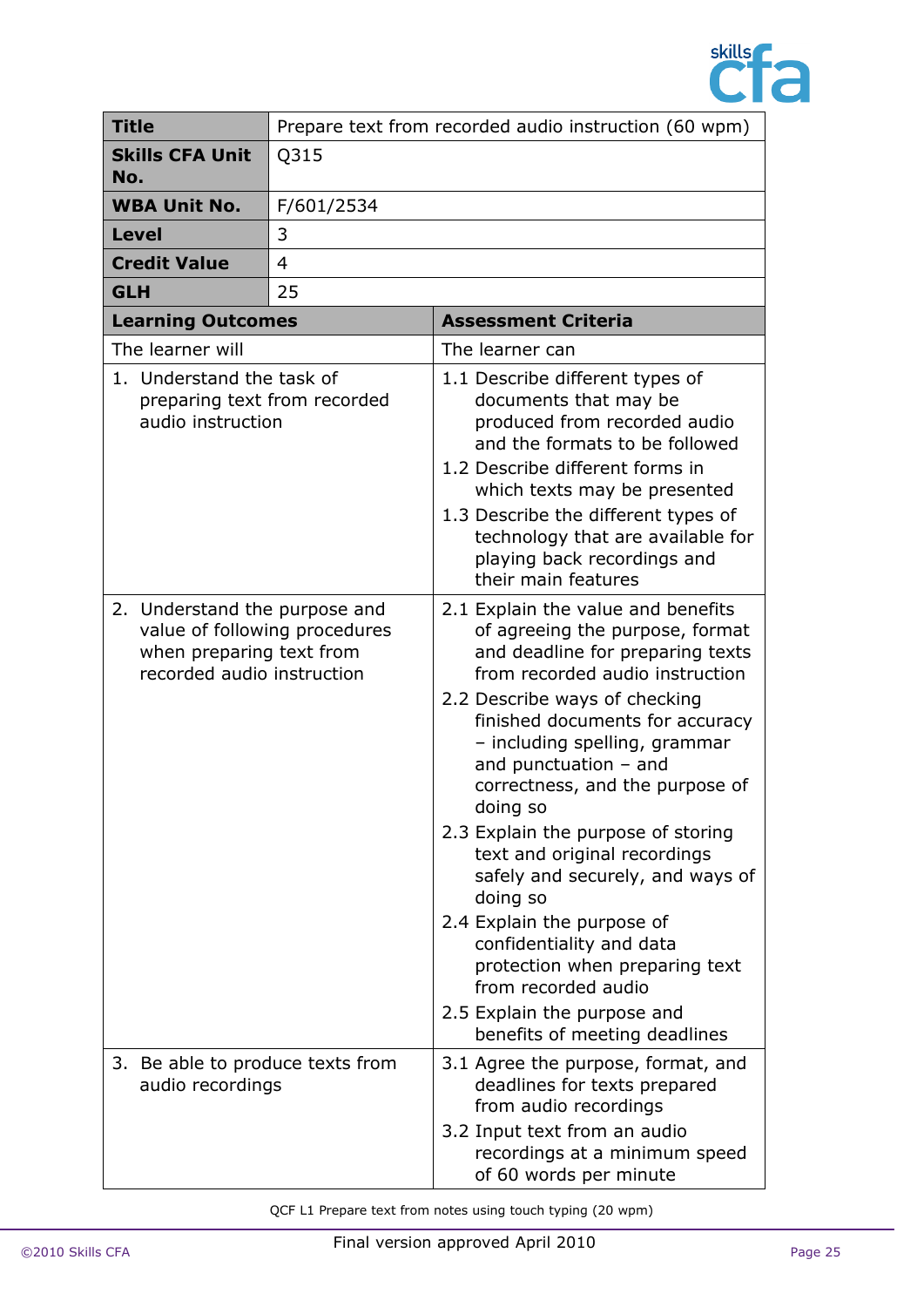

| 3.3 Format texts to agreed format<br>making best use of available<br>technology                         |
|---------------------------------------------------------------------------------------------------------|
| 3.4 Clarify text requirements when<br>necessary                                                         |
| 3.5 Read and check texts for<br>accuracy                                                                |
| 3.6 Edit and correct texts, as<br>required                                                              |
| 3.7 Store texts and original<br>recording safely and securely<br>following organisational<br>procedures |
| 3.8 Present texts to the required<br>format, within the agreed<br>deadlines                             |

| <b>Additional Information about the unit</b>                                                                                                                        |                                                                                                                              |
|---------------------------------------------------------------------------------------------------------------------------------------------------------------------|------------------------------------------------------------------------------------------------------------------------------|
| Unit purpose and $\text{aim}(s)$                                                                                                                                    | This unit is about preparing<br>different types of text from audio<br>recoding at a minimum speed of 60<br>words per minute. |
| Unit expiry date                                                                                                                                                    | 31 December 2013                                                                                                             |
| Details of the relationship between<br>the unit and relevant national<br>occupational standards or other<br>professional standards or curricula<br>(if appropriate) | <b>Skills CFA</b>                                                                                                            |
| Assessment requirements or<br>quidance specified by a sector or<br>regulatory body (if appropriate)                                                                 | <b>Assessment Strategy</b>                                                                                                   |
| Support for the unit from an SSC or<br>other appropriate body (if required)                                                                                         | <b>Skills CFA</b>                                                                                                            |
| Location of the unit within the<br>subject/sector classification system                                                                                             | 15. Business, Administration and<br>Law<br>15.2 Administration                                                               |
| Name of the organisation<br>submitting the unit                                                                                                                     | <b>Skills CFA</b>                                                                                                            |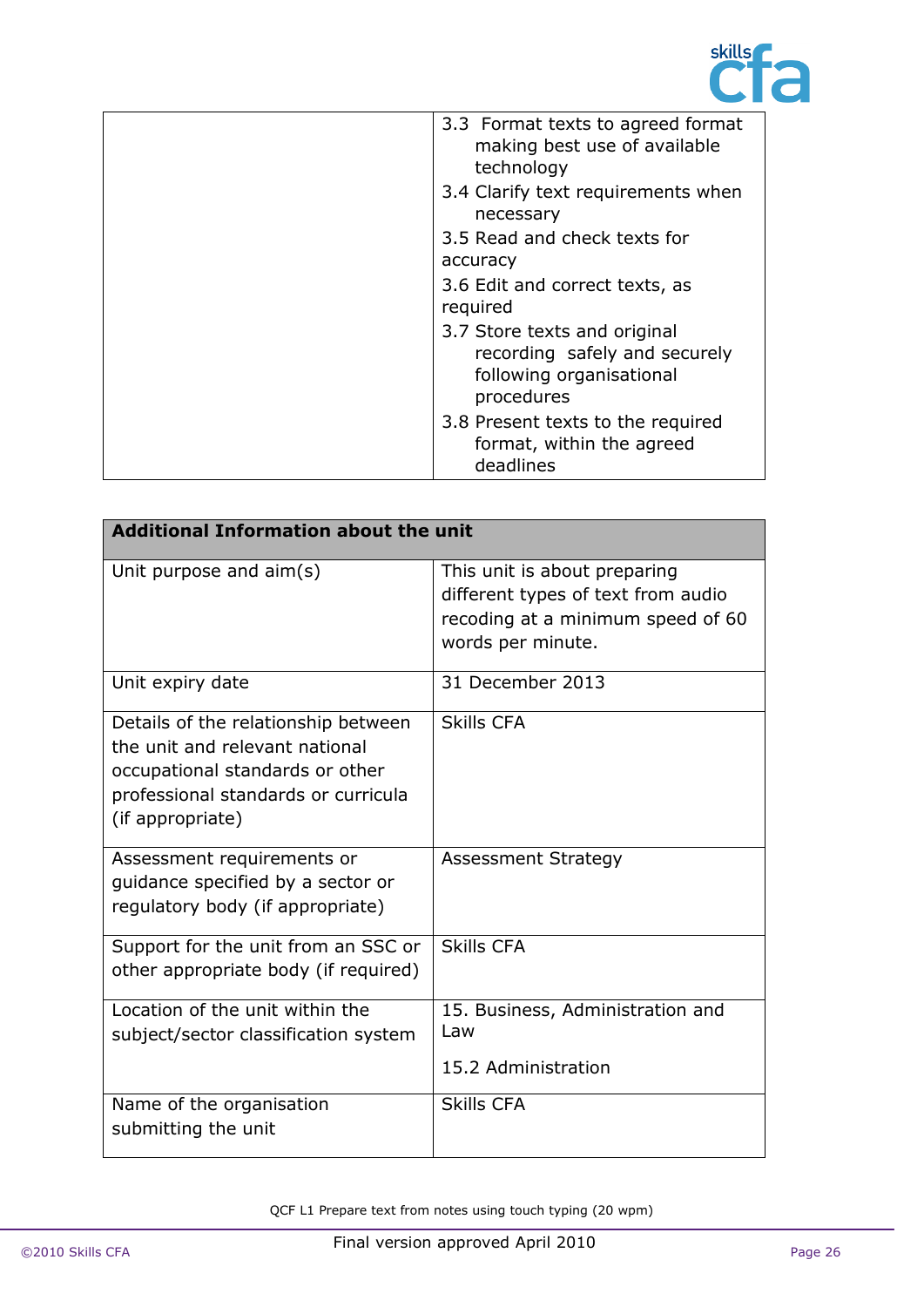

| Availability for use       | Shared        |
|----------------------------|---------------|
| Unit available from        | 1 August 2010 |
| Unit quided learning hours | 25            |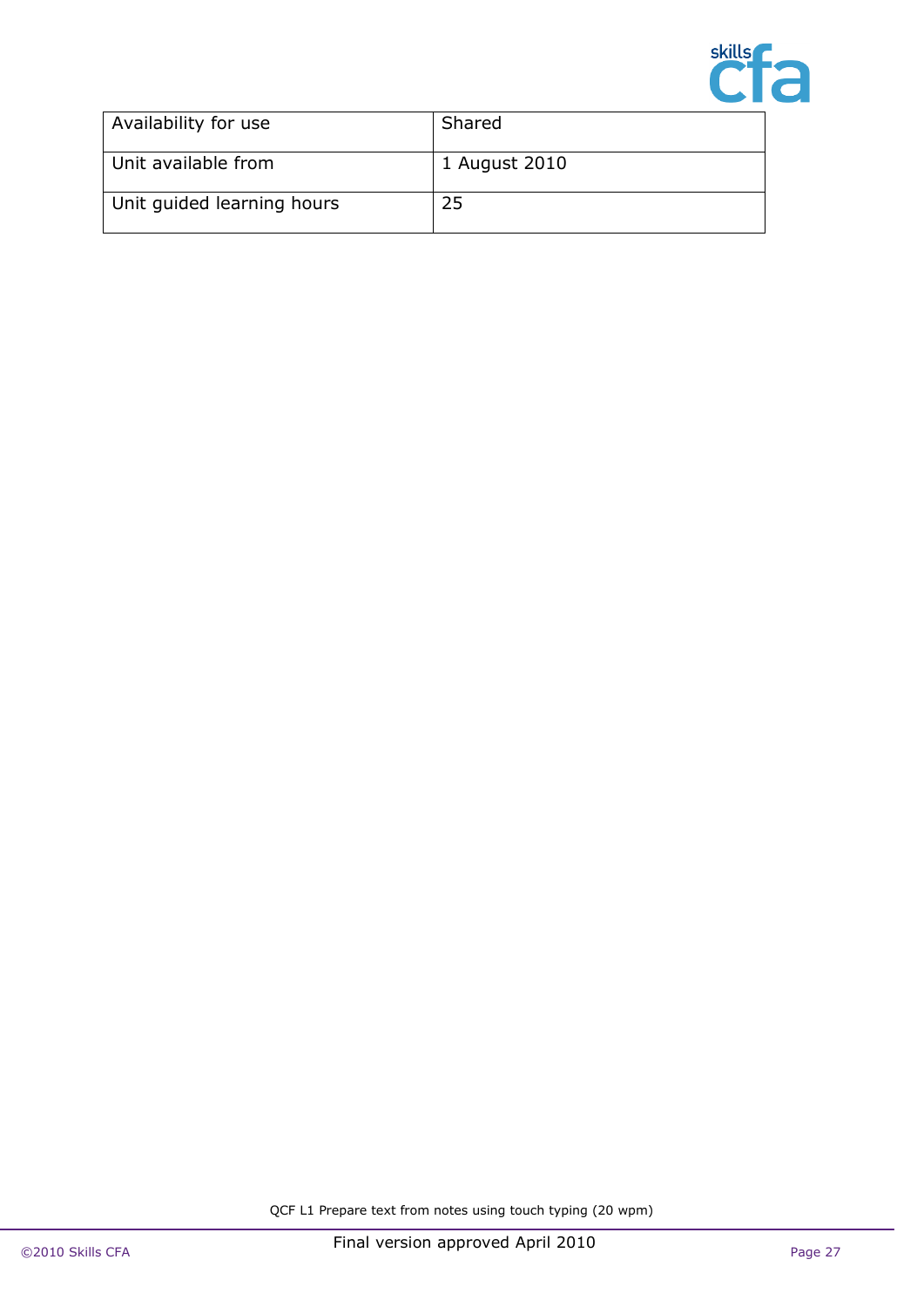

|                  | <b>Title</b>                                                                                            | Prepare text from shorthand (80 wpm)                                    |                                                                                                                                                                                                                                                                                                                                                                                                                                                                                                                                                                                                                          |  |
|------------------|---------------------------------------------------------------------------------------------------------|-------------------------------------------------------------------------|--------------------------------------------------------------------------------------------------------------------------------------------------------------------------------------------------------------------------------------------------------------------------------------------------------------------------------------------------------------------------------------------------------------------------------------------------------------------------------------------------------------------------------------------------------------------------------------------------------------------------|--|
| No.              | <b>Skills CFA Unit</b>                                                                                  | Q314                                                                    |                                                                                                                                                                                                                                                                                                                                                                                                                                                                                                                                                                                                                          |  |
|                  | <b>WBA Unit No.</b>                                                                                     | A/601/2533                                                              |                                                                                                                                                                                                                                                                                                                                                                                                                                                                                                                                                                                                                          |  |
|                  | <b>Level</b>                                                                                            | 3                                                                       |                                                                                                                                                                                                                                                                                                                                                                                                                                                                                                                                                                                                                          |  |
|                  | <b>Credit Value</b><br>8                                                                                |                                                                         |                                                                                                                                                                                                                                                                                                                                                                                                                                                                                                                                                                                                                          |  |
| <b>GLH</b>       |                                                                                                         | 45                                                                      |                                                                                                                                                                                                                                                                                                                                                                                                                                                                                                                                                                                                                          |  |
|                  | <b>Learning Outcomes</b>                                                                                |                                                                         | <b>Assessment Criteria</b>                                                                                                                                                                                                                                                                                                                                                                                                                                                                                                                                                                                               |  |
| The learner will |                                                                                                         |                                                                         | The learner can                                                                                                                                                                                                                                                                                                                                                                                                                                                                                                                                                                                                          |  |
|                  | 1. Understand the task of                                                                               | preparing text from shorthand                                           | 1.1 Describe different types of<br>documents that may be<br>produced from shorthand and<br>the formats to be followed<br>1.2 Describe different forms in<br>which shorthand texts may be<br>presented                                                                                                                                                                                                                                                                                                                                                                                                                    |  |
|                  | 2. Understand the purpose and<br>value of following procedures<br>when preparing text from<br>shorthand |                                                                         | 2.1 Explain the value and benefits<br>of agreeing the purpose, format<br>and deadline for texts prepared<br>from shorthand<br>2.2 Describe ways of checking<br>finished documents for accuracy<br>- including spelling, grammar<br>and punctuation $-$ and<br>correctness, and the purpose of<br>doing so<br>2.3 Explain the purpose of storing<br>text and original shorthand<br>notes safely and securely, and<br>ways of doing so<br>2.4 Explain the purpose of<br>confidentiality and data<br>protection when preparing text<br>from shorthand notes<br>2.5 Explain the purpose and<br>benefits of meeting deadlines |  |
|                  |                                                                                                         | 3. Be able to prepare for tasks, and<br>use shorthand to take dictation | 3.1 Agree the purpose, format, and<br>deadlines for texts<br>3.2 Take dictation using shorthand<br>at a minimum of 80 words per<br>minute                                                                                                                                                                                                                                                                                                                                                                                                                                                                                |  |
|                  | 4. Be able to produce texts from<br>shorthand                                                           |                                                                         | 4.1 Get clarification of points as<br>required<br>4.2 Input and format texts to an<br>agreed format from shorthand                                                                                                                                                                                                                                                                                                                                                                                                                                                                                                       |  |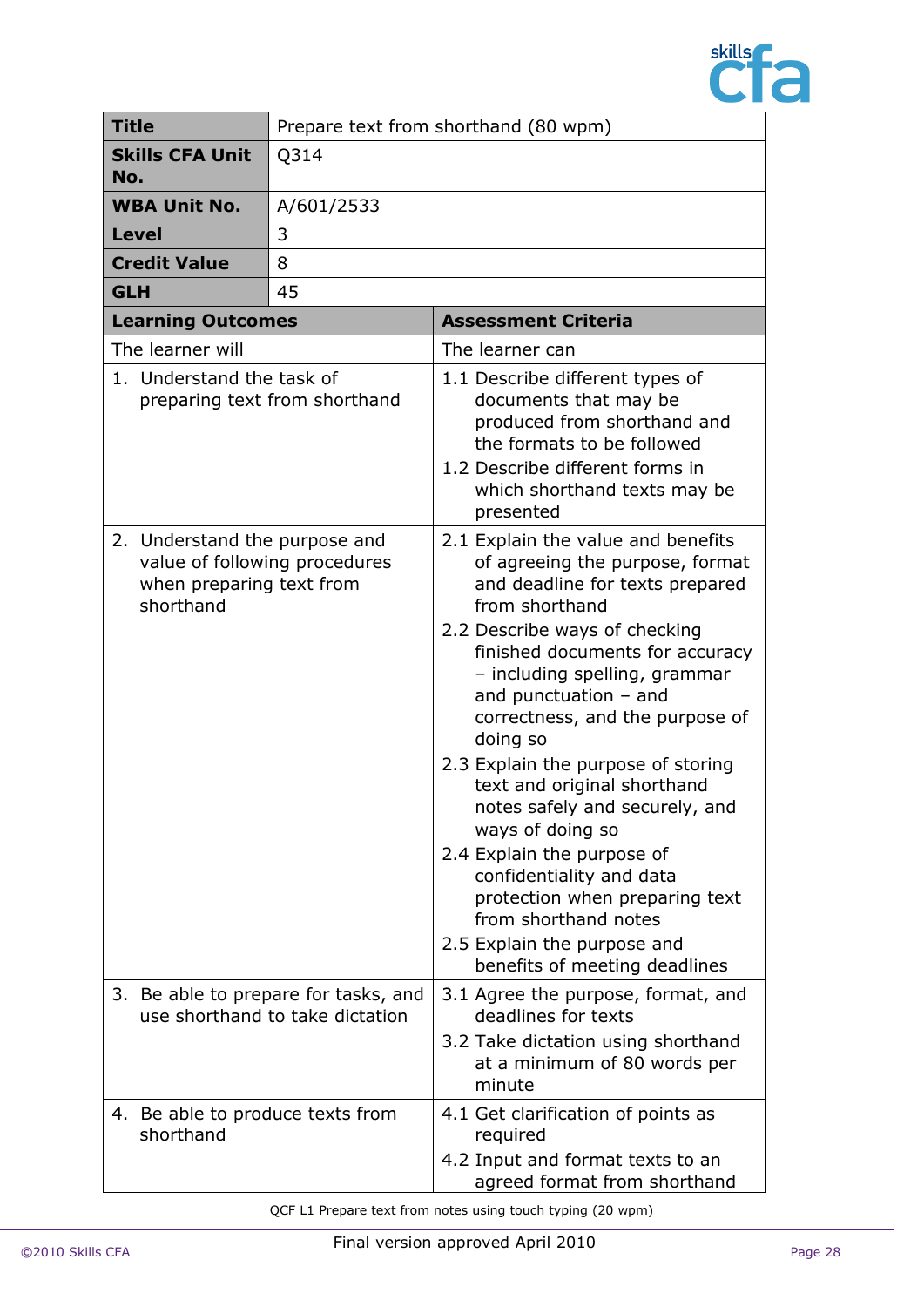

| notes                                                                                                         |
|---------------------------------------------------------------------------------------------------------------|
| 4.3 Make efficient use of                                                                                     |
| technology, as required                                                                                       |
| 4.4 Read and check texts for                                                                                  |
| accuracy                                                                                                      |
| 4.5 Edit and correct texts, as<br>required                                                                    |
|                                                                                                               |
| 4.6 Store texts and original<br>shorthand notes safely and<br>securely following organisational<br>procedures |
| 4.7 Present texts to the required<br>format, within the agreed<br>deadlines                                   |

| <b>Additional Information about the unit</b>                                                                                                                        |                                                                                                                             |  |
|---------------------------------------------------------------------------------------------------------------------------------------------------------------------|-----------------------------------------------------------------------------------------------------------------------------|--|
| Unit purpose and $\text{aim}(s)$                                                                                                                                    | This unit is about preparing<br>different types of text from<br>shorthand notes at minimum speed<br>of 80 words per minute. |  |
| Unit expiry date                                                                                                                                                    | 31 December 2013                                                                                                            |  |
| Details of the relationship between<br>the unit and relevant national<br>occupational standards or other<br>professional standards or curricula<br>(if appropriate) | <b>Skills CFA</b>                                                                                                           |  |
| Assessment requirements or<br>quidance specified by a sector or<br>regulatory body (if appropriate)                                                                 | <b>Assessment Strategy</b>                                                                                                  |  |
| Support for the unit from an SSC or<br>other appropriate body (if required)                                                                                         | <b>Skills CFA</b>                                                                                                           |  |
| Location of the unit within the<br>subject/sector classification system                                                                                             | 15. Business, Administration and<br>Law<br>15.2 Administration                                                              |  |
| Name of the organisation<br>submitting the unit                                                                                                                     | <b>Skills CFA</b>                                                                                                           |  |
| Availability for use                                                                                                                                                | Shared                                                                                                                      |  |
| Unit available from                                                                                                                                                 | 1 August 2010                                                                                                               |  |